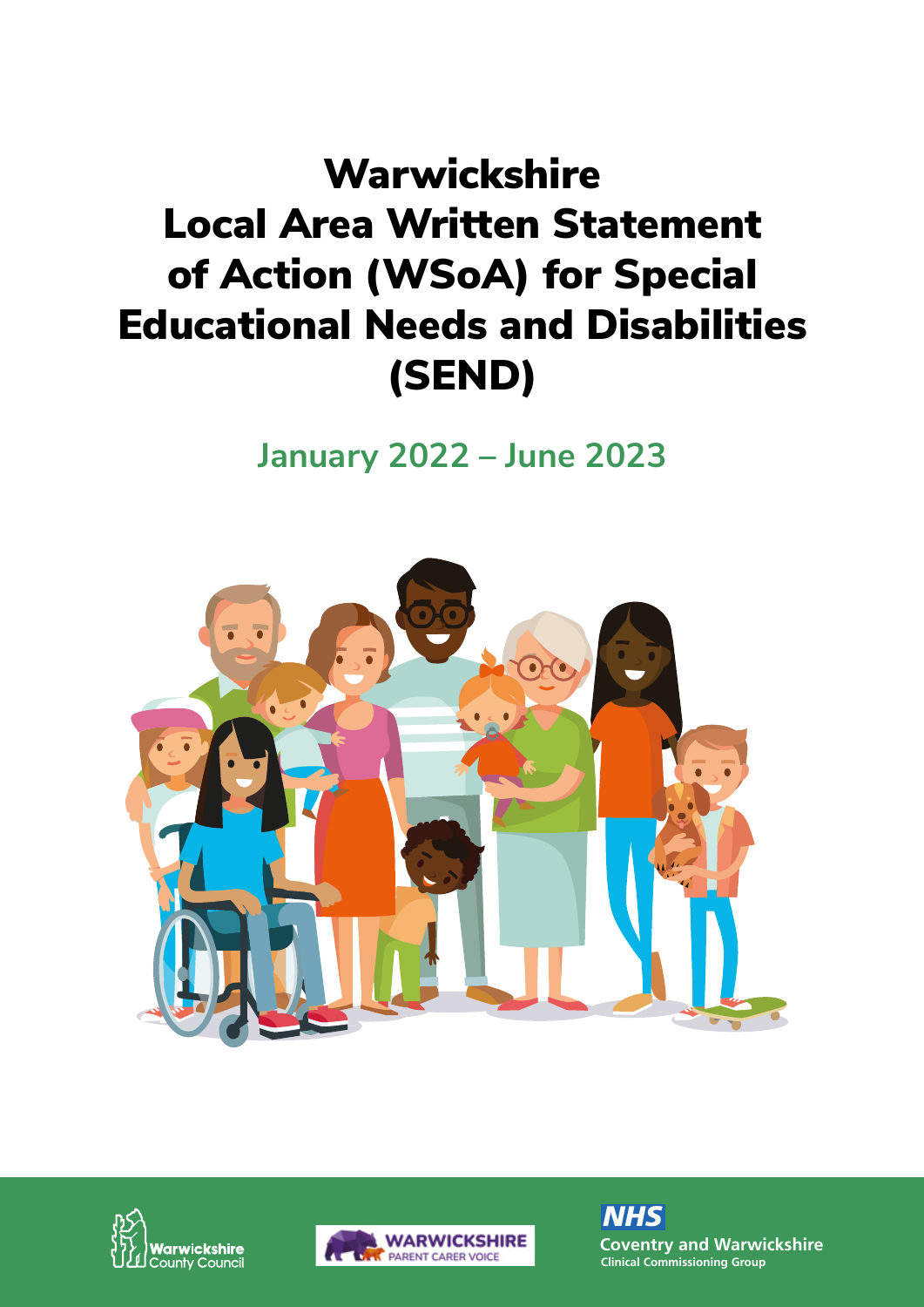### **Contents**

| Section 1 - Purpose of this Statement                                                                                                                                        | 3  |  |
|------------------------------------------------------------------------------------------------------------------------------------------------------------------------------|----|--|
| <b>Section 2 - Vision and Priorities</b>                                                                                                                                     | 4  |  |
| Section 3 - Arrangements for Working Together                                                                                                                                | 5  |  |
| <b>Section 4 - Significant Areas of Weakness</b>                                                                                                                             | 7  |  |
| Section 5 - Local Area Response to Concerns                                                                                                                                  | 8  |  |
| Area 1: The waiting times for Autism assessments,<br>and weaknesses in the support for children and young<br>people awaiting assessment and following diagnosis of<br>Autism | 8  |  |
| Area 2: The fractured relationships with parents<br>and carers and lack of clear communication and co-<br>production at a strategic level                                    | 13 |  |
| Area 3: Incorrect placement of some CYP with EHC<br>plans in specialist settings, and mainstream school<br>leaders' understanding of why this needs to be<br>addressed       | 18 |  |
| Area 4: The lack of uptake staff training for mainstream<br>primary and secondary school staff to help them<br>understand and meet the needs of CYP with SEND                | 21 |  |
| Area 5: The quality of the online local offer                                                                                                                                | 23 |  |
| Section 6 - Local Area Monitoring Arrangements                                                                                                                               | 25 |  |
| Appendix 1 - SEND and Inclusion Steering Group<br>Members                                                                                                                    | 26 |  |
| Appendix 2 - Area Working Group Members                                                                                                                                      | 27 |  |
| Appendix 3 - Groups Involved in the Production of<br><b>WSoA</b>                                                                                                             | 29 |  |
| Appendix 4 - Glossary                                                                                                                                                        | 31 |  |





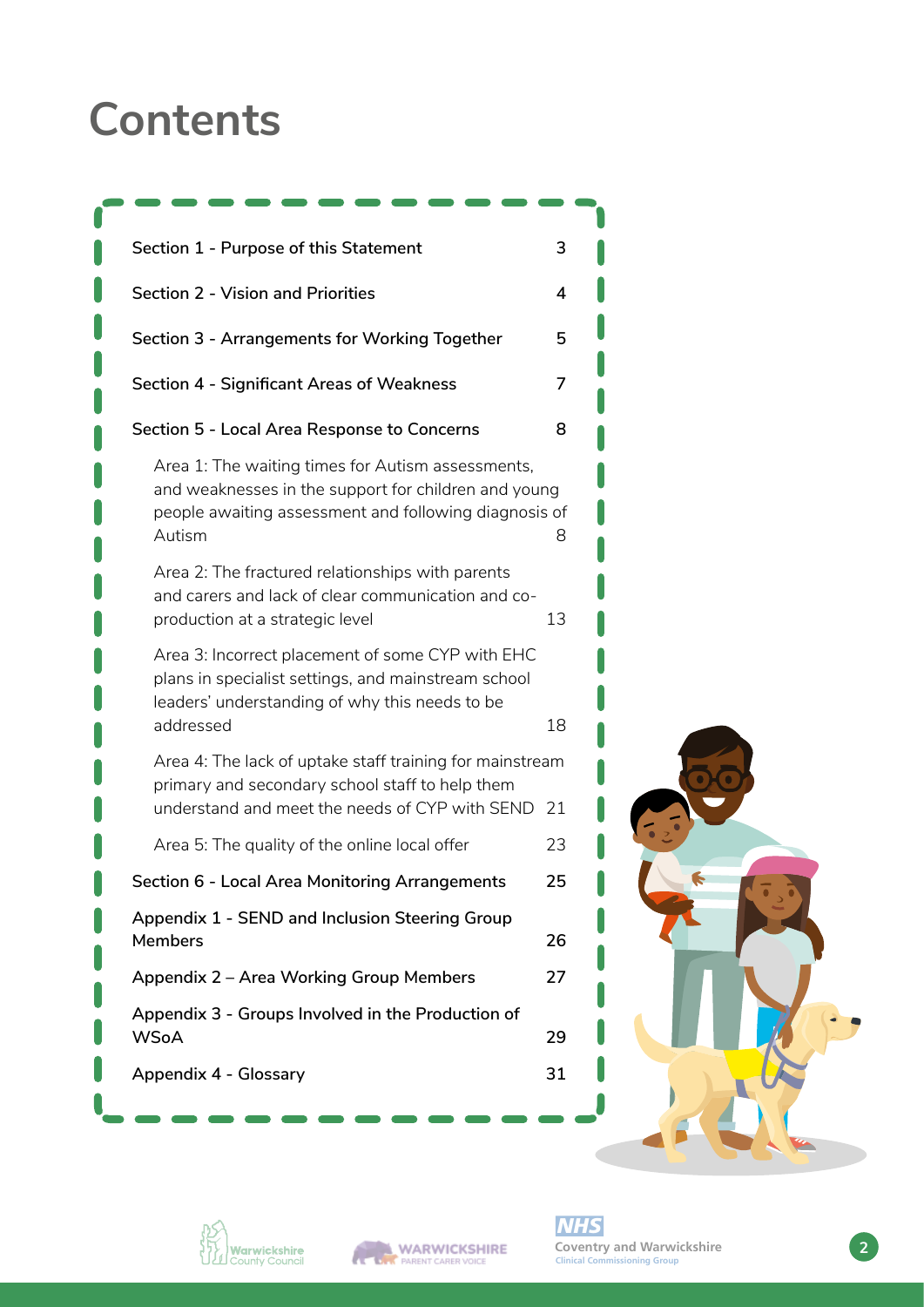### **Section 1 Purpose of this Statement**

Between 12 July and 16 July 2021, Ofsted and the Care Quality Commission (CQC) conducted a joint inspection of the Warwickshire local area to judge its effectiveness in implementing the special educational needs and disability (SEND) reforms set out in the Children and Families Act 2014. On 23 September 2021 the inspection report for Warwickshire was published and as a result of the findings of this inspection, Her Majesty's Chief Inspector (HMCI) has determined that a Written Statement of Action (WSoA) is required to address five significant areas of weakness in the local area's practice.

Warwickshire County Council (WCC) and Coventry and Warwickshire Clinical Commissioning Group (CCG) are jointly responsible for submitting the WSoA which has been produced in conjunction with the Parent Carer Forum, Warwickshire Parent Carer Voice (WPCV).

The local area is committed to improving support, services and provision for children, young people, parents and carers in Warwickshire. We are committed to working in partnership, increasing co-production, and building on the expertise within the system. Since the inspection, senior leaders in WCC and CCG have been working with services and stakeholders to understand the actions we need to take to make improvements. These include parents and carers, staff, the SEND and Inclusion Partnership, and schools and settings.

This is our statement of action. It sets out our vision and priorities, the arrangements for working together to oversee this work, key themes from the inspection, the actions we will take to address the concerns identified by the inspectors and the framework we will use to measure performance.

 $N_{\text{th}}$ rc

**Nigel Minns**  (Director of Children's Services, Warwickshire County Council)



**Councillor Jeff Morgan** (Portfolio Holder Education and Children's Services, Warwickshire County Council)

8 Rant

**Dr Sarah Raistrick**  (Chair of Coventry and Warwickshire Clinical Commissioning Group)

Elandr

**Elaine Lambe**  (Chair of Warwickshire Parent Carer Voice).



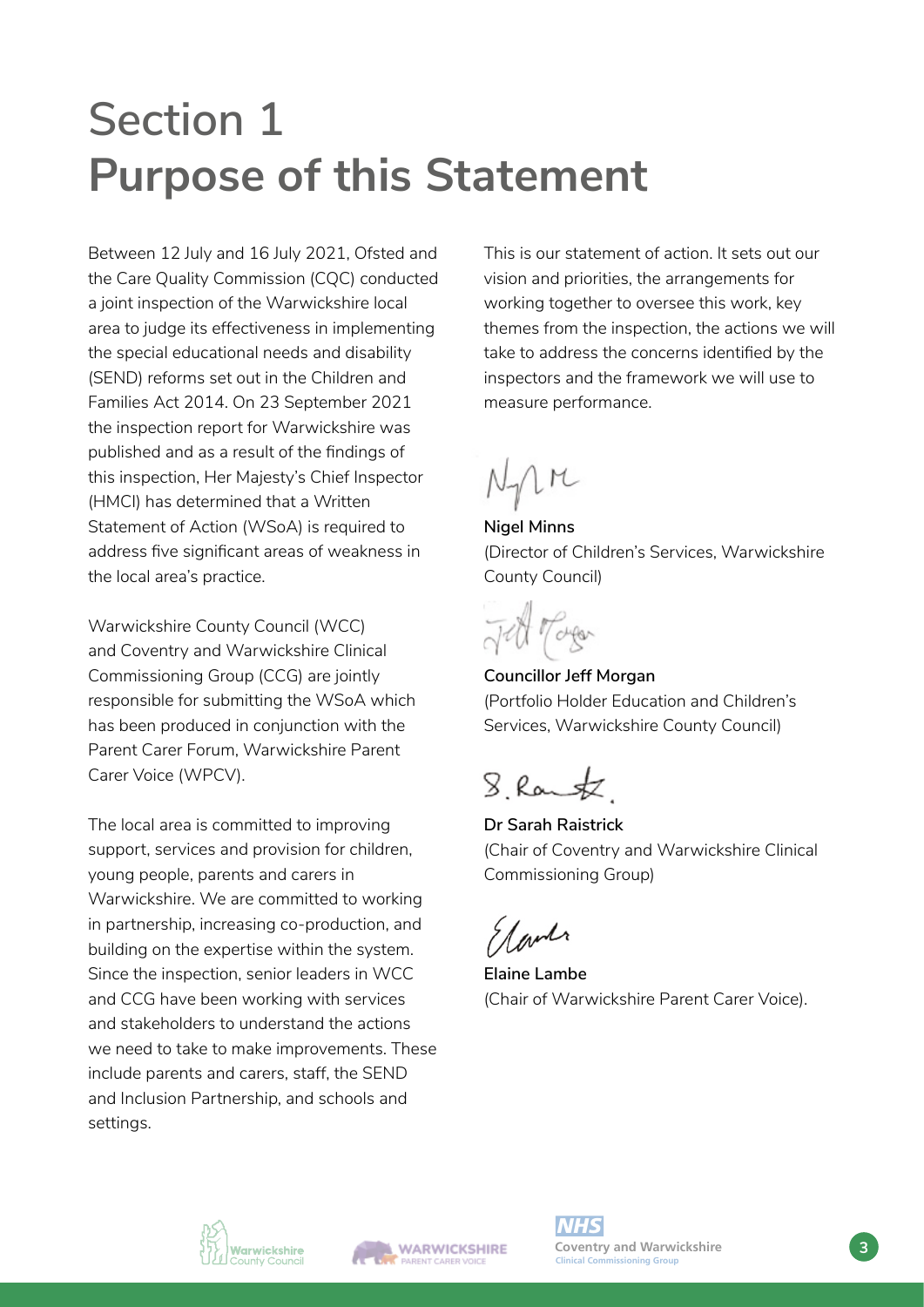# **Section 2 Vision and Priorities**

Warwickshire County Council, the Clinical Commissioning Group (CCG) and Warwickshire Parent Carer Voice have committed to a common SEND vision of ensuring:

> *"all children and young people have the right to lead a fulfilling life and be part of their community"*

The local area is ambitious to do better for all our children, young people and young adults. We want children with SEND to thrive as members of their communities. All partners give priority to the views and aspirations of children, young people, young adults and their parent carers to enable a culture of mutual support, ownership, continuous growth and development. WCC, the Clinical Commissioning Group (CCG) and WPCV have formed a SEND and Inclusion Steering Group together with the SEND and Inclusion Partnership to provide governance by continuously challenging, supporting and improving the quality of our work and our outcomes. This group also has representatives from mainstream schools, special schools, health providers and the community voluntary sector (CVS). The Schools Forum within Warwickshire also provides robust challenge to WCC in relation to its efficient use of resources.

Although there are many strengths, senior leaders recognise there are areas for further improvement across the system and welcome the feedback from the inspection to provide further focus to deliver our change plans.

[Warwickshire's SEND and Inclusion Strategy](https://api.warwickshire.gov.uk/documents/WCCC-1090-222) sets out the agreed priorities for Children and Young People (CYP) with SEND. [The SEND](https://www.warwickshire.gov.uk/special-educational-needs-disabilities-send/send-inclusion-change-programme/3)  [and Inclusion Change Programme](https://www.warwickshire.gov.uk/special-educational-needs-disabilities-send/send-inclusion-change-programme/3) builds on those priorities with four areas of focus:

- Improving the outcomes for our CYP
- Clear, transparent decision making
- **Ensuring systems are sustainable**
- Securing education, employment and training for young people with SEND aged 16-25

*For clarity, it should also be noted that the term 'CYP' refers to Children and Young People (CYP). CYP with SEND refers to children and young people with Special Educational Needs and/or Disabilities who are supported at either SEN Support or who have an Education Health Care Plan (EHCP). Further terms are included in the glossary.*



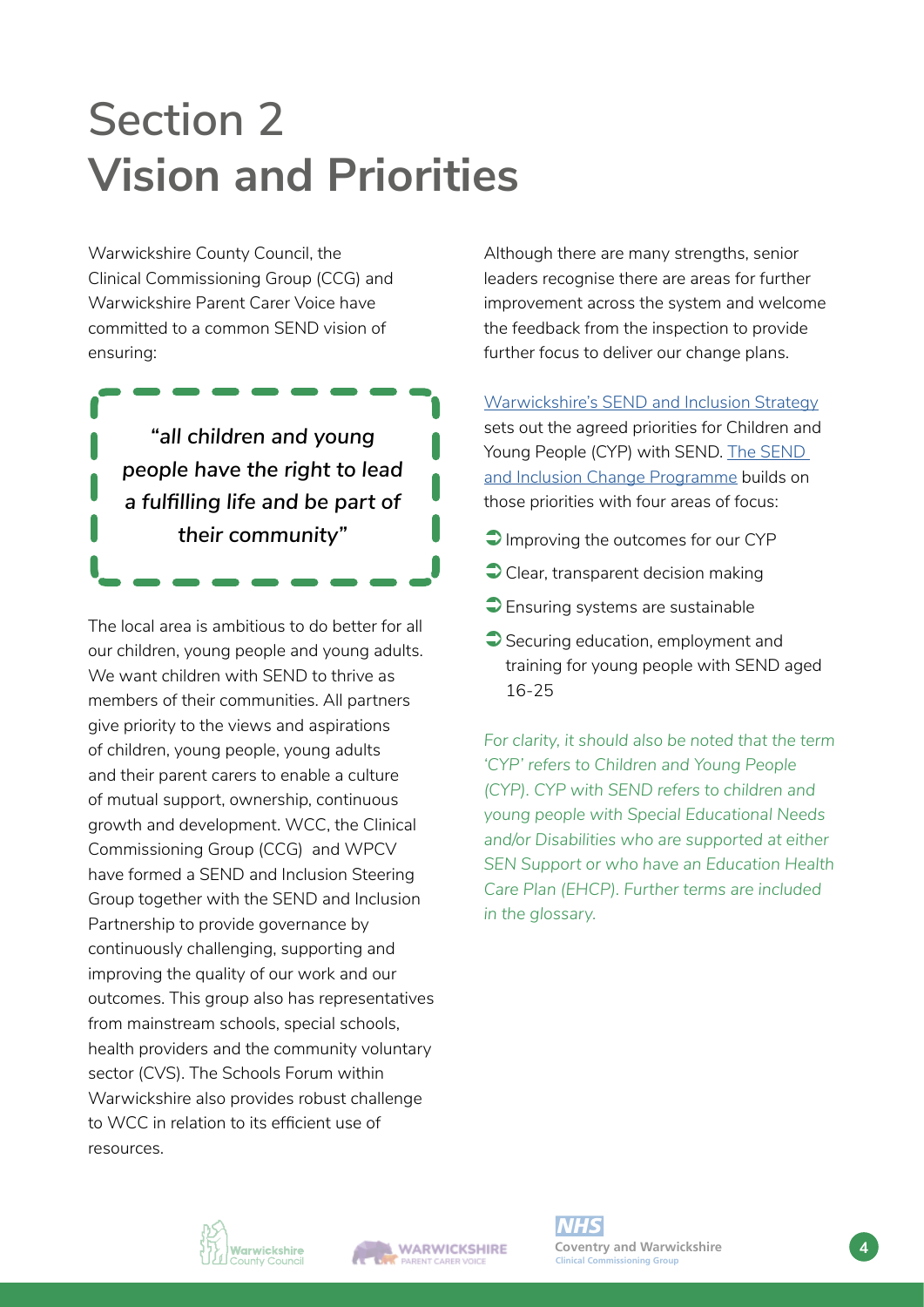# **Section 3 Arrangements for Working Together**

We will make sure the right people are involved in this written statement of action and our improvement plans. This includes senior leaders, councillors, partners, schools, staff, parents and carers, young people and young adults. Improvements will be delivered through a set of workstreams overseen by a joint SEND and Inclusion Steering Group with partnership accountability for delivering the WSoA. The

workstreams will report to the SEND and Inclusion Change Programme Board. Progress will also be overseen by WCC Corporate Board and Cabinet, and the CCG Governing Body and Clinical Quality and Governance Committee. The structure below shows how communication, delivery and accountability will work.

**Coventry and Warwickshire 5**<br> **5**<br> **5**<br> **5** 

**Thissioning Group** 





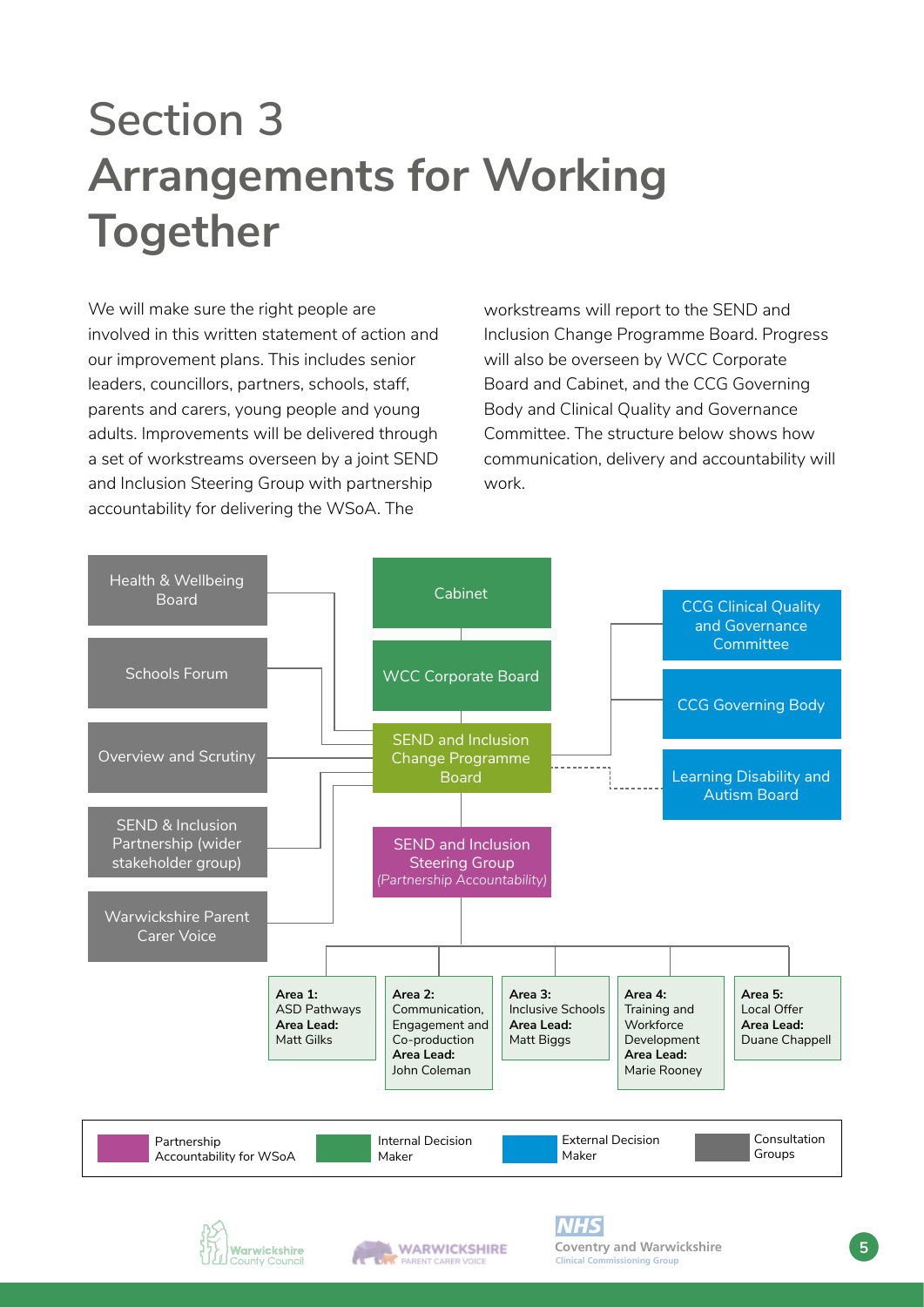In addition to this, we will ensure that the voices of CYP are heard and acted upon. We will work with Warwickshire Parent Carer Voice to co-produce frameworks, and we will listen to feedback to judge the effectiveness of our work. We will also monitor our progress in our joint data dashboard and review regularly our Self Evaluation Framework.







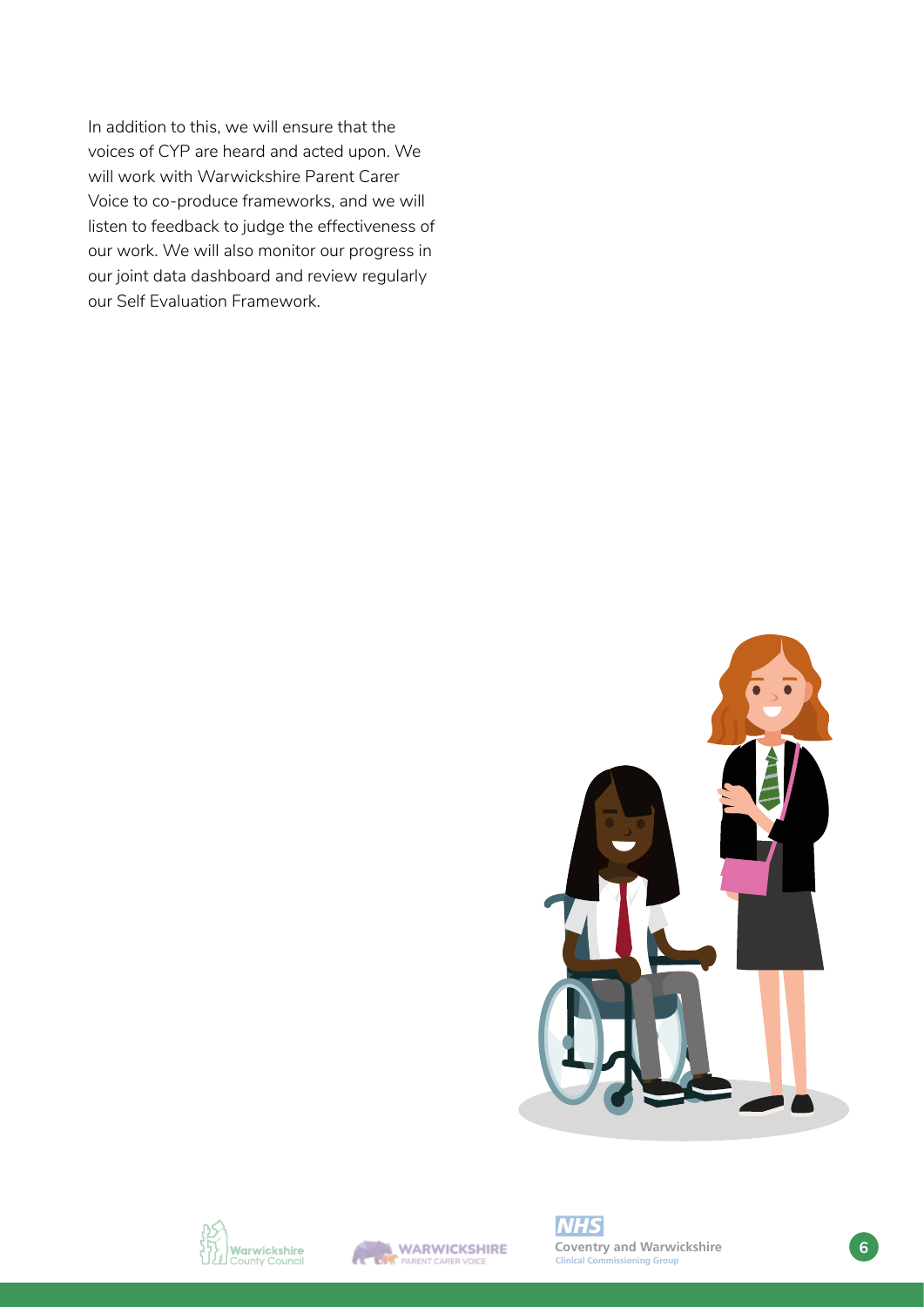# **Section 4 Significant Areas of Weakness**

The significant areas of weakness identified by Ofsted and CQC are:

- 1. The waiting times for Autism Spectrum Disorder (ASD) assessments, and weaknesses in the support for CYP awaiting assessment and following diagnosis of ASD.
- 2. The fractured relationships with parents and carers and lack of clear communication and co-production at a strategic level.
- 3. The incorrect placement of some CYP with EHC plans in specialist settings, and mainstream school leaders' understanding of why this needs to be addressed.
- 4. The lack of uptake of staff training for mainstream primary and secondary school staff to help them understand and meet the needs of CYP with SEND.
- 5. The quality of the online local offer.

This statement of action describes how the local area will address and improve the above areas.

**RAG Ratings:** In the following action plans, we will use the following to rate our progress:

**Blue: Completed and embedded; Green: On track, no concerns; Amber: On track, some concerns; Red: No progress, major concerns; Grey: Not due yet**

*Note on Terminology: There are many terms used to describe autism. In this document we will use the word autism and identity-first terminology 'autistic individuals' rather than 'individuals with ASD' or 'individuals with autism') when referring to autistic individuals. This approach is based on research (Autism Journal, 2015) which looked at the preferences of UK autistic community members around language used to describe autism, and is reflected in the national strategy for England [\(National strategy for autistic children,](https://www.gov.uk/government/publications/national-strategy-for-autistic-children-young-people-and-adults-2021-to-2026)  [young-people and adults \(2021-26\).](https://www.gov.uk/government/publications/national-strategy-for-autistic-children-young-people-and-adults-2021-to-2026) Unless otherwise stated, reference to "an autistic individual or individuals" includes children, young people and adults of all ages, across the autism spectrum at all levels of intellectual ability.* 







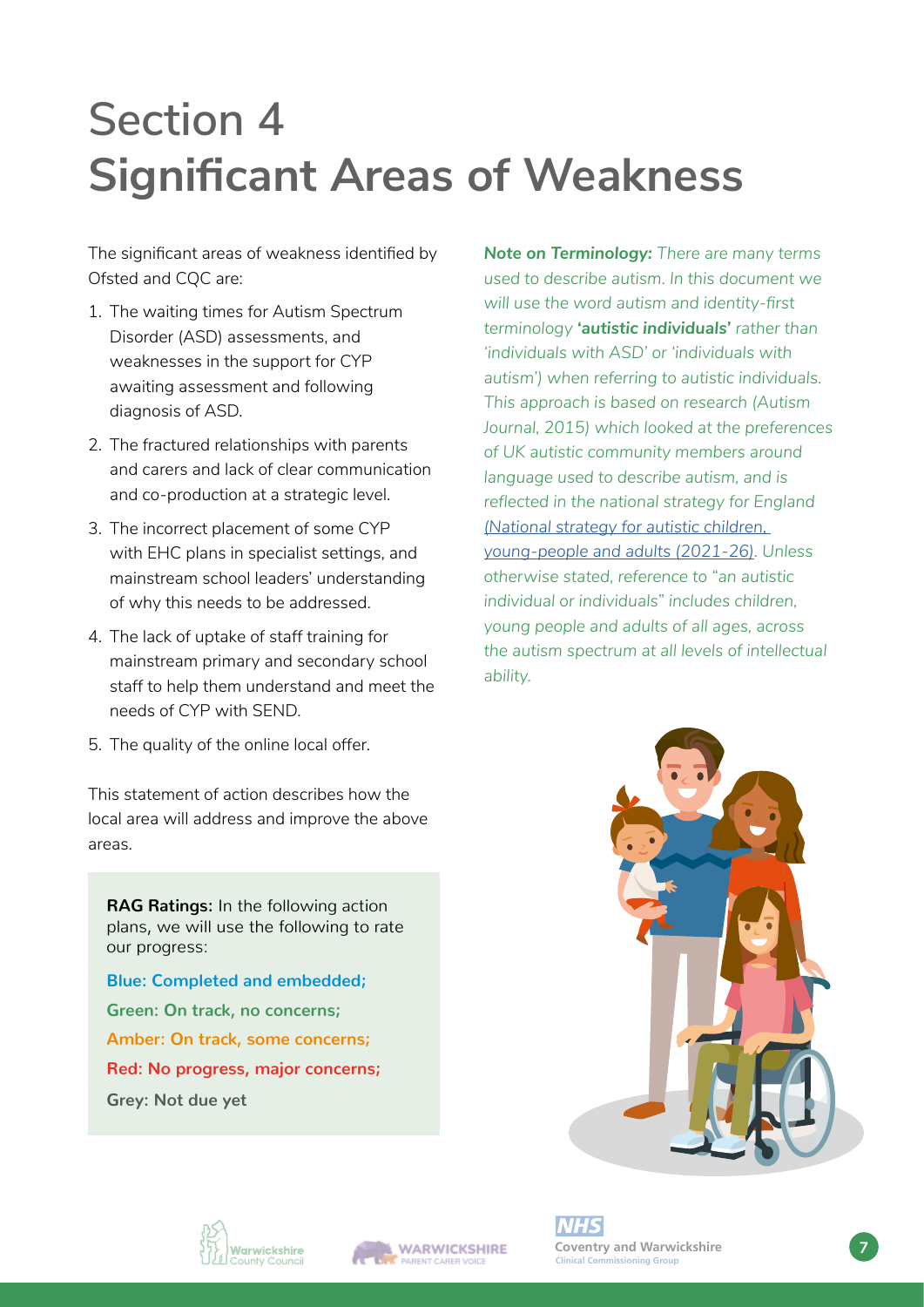### **Section 5 Local Area Response to Concerns**

#### **Area 1: The waiting times for Autism assessments, and weaknesses in the support for children and young people awaiting assessment and following diagnosis of Autism**

**Senior Responsible Officer** – Matt Gilks (Director of Joint Commissioning, CWCCG)

#### **Outcomes we will strive for:**

- The waiting times for an autism diagnostic assessment are reduced.
- Children, young people, young adults and their families awaiting a diagnostic assessment can access a clear and coordinated pathway of support that meets their needs.
- Children, young people, young adults and their families following diagnosis of autism can access a clear and coordinated pathway of support that meets their needs.

| Actions we will take | <b>Lead &amp; Resources</b> | <b>Evidence of success</b><br>(what will change) | Impact measures<br>(KPI's / Targets) | <b>Completion date</b> | <b>Progress Narrative</b><br>(BRAG) |
|----------------------|-----------------------------|--------------------------------------------------|--------------------------------------|------------------------|-------------------------------------|
|----------------------|-----------------------------|--------------------------------------------------|--------------------------------------|------------------------|-------------------------------------|

#### **1.1 Reduce waiting times for autism diagnostic assessments**

**I statement:** *"I can access specialist support to help me to understand my autism and support me with my social, communication, sensory and emotional wellbeing."*

| 1.1.1 Increase<br>capacity for diagnostic<br>assessment and post<br>diagnostic support in<br>the neurodevelopmental<br>service to meet demand. | Helen Stephenson<br>Existing resources | The neurodevelopmental<br>service has the capacity to<br>meet ongoing demand for<br>referrals. There is additional<br>capacity commissioned to<br>clear the backlog of individuals<br>awaiting an assessment in<br>line with an agreed trajectory,<br>including post diagnostic<br>interventions where required. | Longest wait for a<br>diagnostic assessment<br>reduced from 242 weeks<br>to 13 weeks or lower. | June 2023: 125<br>weeks<br>March 2024: 13<br>weeks |  |
|------------------------------------------------------------------------------------------------------------------------------------------------|----------------------------------------|------------------------------------------------------------------------------------------------------------------------------------------------------------------------------------------------------------------------------------------------------------------------------------------------------------------|------------------------------------------------------------------------------------------------|----------------------------------------------------|--|
|------------------------------------------------------------------------------------------------------------------------------------------------|----------------------------------------|------------------------------------------------------------------------------------------------------------------------------------------------------------------------------------------------------------------------------------------------------------------------------------------------------------------|------------------------------------------------------------------------------------------------|----------------------------------------------------|--|





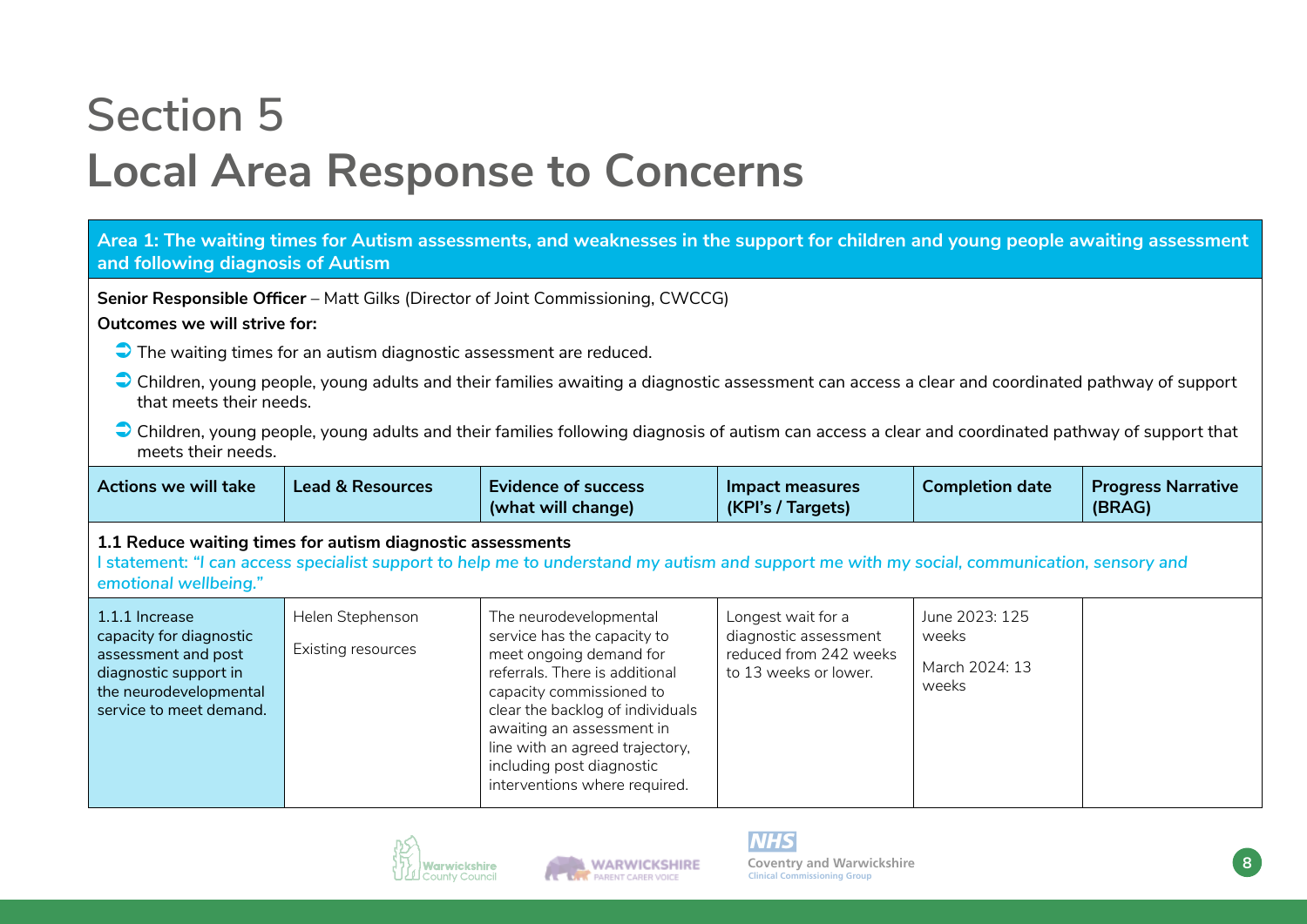| 1.1.2 Pilot and evaluate<br>a differentiated model<br>of assessment to<br>enable 'straightforward'<br>presentations to be<br>diagnosed outside<br>of the specialist<br>neurodevelopmental<br>service. | Helen Stephenson<br>Michelle Rudd<br>Existing resources<br><b>Council for Disabled</b><br>Children (CDC) support | Local area has evidence of<br>effectiveness of different<br>models.                                                                                                                                                                          | Referrals from mental<br>health service.<br>paediatrics and<br>educational psychology<br>to the specialist<br>neurodevelopmental<br>service for a diagnostic<br>assessment reduce by<br>10%. | December 2022 |  |
|-------------------------------------------------------------------------------------------------------------------------------------------------------------------------------------------------------|------------------------------------------------------------------------------------------------------------------|----------------------------------------------------------------------------------------------------------------------------------------------------------------------------------------------------------------------------------------------|----------------------------------------------------------------------------------------------------------------------------------------------------------------------------------------------|---------------|--|
|                                                                                                                                                                                                       |                                                                                                                  | Autistic individuals are<br>diagnosed by professionals<br>outside of the specialist service,<br>including mental health service,<br>paediatrics and educational<br>psychology.                                                               | Feedback from autistic<br>CYP and professionals<br>involved show if pre-<br>assessment and post<br>diagnostic support has<br>improved.                                                       |               |  |
|                                                                                                                                                                                                       |                                                                                                                  | 1.2 Develop a pathway of support for children, young people and adults awaiting a diagnostic assessment and/or post autism diagnosis<br>l statement: "I don't have to wait until I have a diagnosis or am in crisis to get the help I need." |                                                                                                                                                                                              |               |  |
| 1.2.1 Improve the self-<br>help offer through<br>improving awareness<br>of local services and<br>support via an online<br>portal for information<br>and advice, a promotional<br>campaign and         | Ali Cole<br>Existing resources<br>Council for Disabled<br>Children (CDC) support                                 | An online information portal is<br>published and promoted widely.<br>A conference is delivered for<br>300 families (to repeat the<br>successful Together with<br>Autism conference in January<br>2020).                                      | Increase in number of<br>families and professionals<br>reporting they have<br>accessed useful<br>information and advice<br>in relation to autism<br>diagnosis and support.                   | December 2022 |  |
| conferences to bring<br>together young people,<br>families and support<br>services.                                                                                                                   |                                                                                                                  |                                                                                                                                                                                                                                              | Increase in knowledge<br>and understanding of<br>the self-help offer from<br>conference attendees.                                                                                           | May 2022      |  |







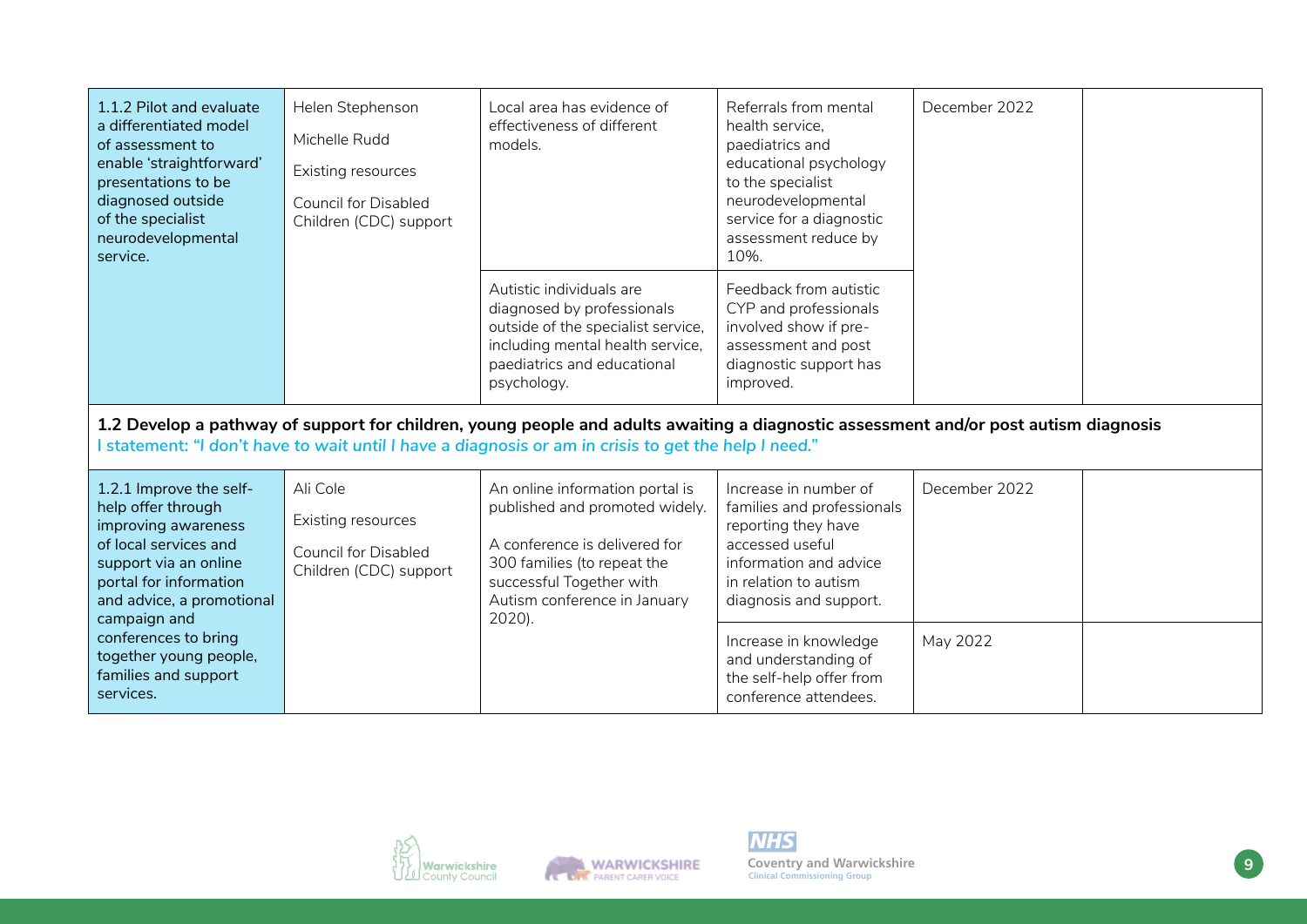| 1.2.2 Recommission<br>the all-age community<br>support service for<br>neurodiverse individuals<br>to:<br>- Introduce a single front<br>door for referrals for<br>neurodiversity support<br>and diagnosis to<br>provide enhanced triage<br>and ensure individuals<br>are supported while | Ali Cole<br>Existing resources<br><b>Council for Disabled</b><br>Children (CDC) support | New single pathway for support<br>and diagnosis is in place.<br>Families and professionals<br>know how to access pre and<br>post assessment and diagnostic<br>support and be supported to do<br>so by professionals and services<br>and are also aware of the new<br>local offer webpages. | Increase in parents, carers<br>and autistic individuals<br>reporting improved pre<br>and post assessment<br>and diagnostic support,<br>identified via a range of<br>feedback mechanisms. | October 2022<br>Evaluation by June<br>2023 |  |
|-----------------------------------------------------------------------------------------------------------------------------------------------------------------------------------------------------------------------------------------------------------------------------------------|-----------------------------------------------------------------------------------------|--------------------------------------------------------------------------------------------------------------------------------------------------------------------------------------------------------------------------------------------------------------------------------------------|------------------------------------------------------------------------------------------------------------------------------------------------------------------------------------------|--------------------------------------------|--|
| awaiting a diagnostic<br>assessment<br>- provide an advice and<br>navigation function<br>for individuals seeking<br>an assessment, those<br>diagnosed with autism<br>and their families                                                                                                 |                                                                                         |                                                                                                                                                                                                                                                                                            | Increase in the<br>percentage of individuals<br>surveyed who accessed<br>support while awaiting<br>an assessment from a<br>baseline of 52.9% to<br>70%.                                  | December 2022                              |  |
| provide low and<br>medium level support<br>pre and post diagnosis<br>for young people and<br>families                                                                                                                                                                                   |                                                                                         |                                                                                                                                                                                                                                                                                            | Decrease in the<br>percentage of<br>professionals surveyed<br>who are not aware of<br>an autism pathway from<br>27% to 15%.                                                              | December 2022                              |  |







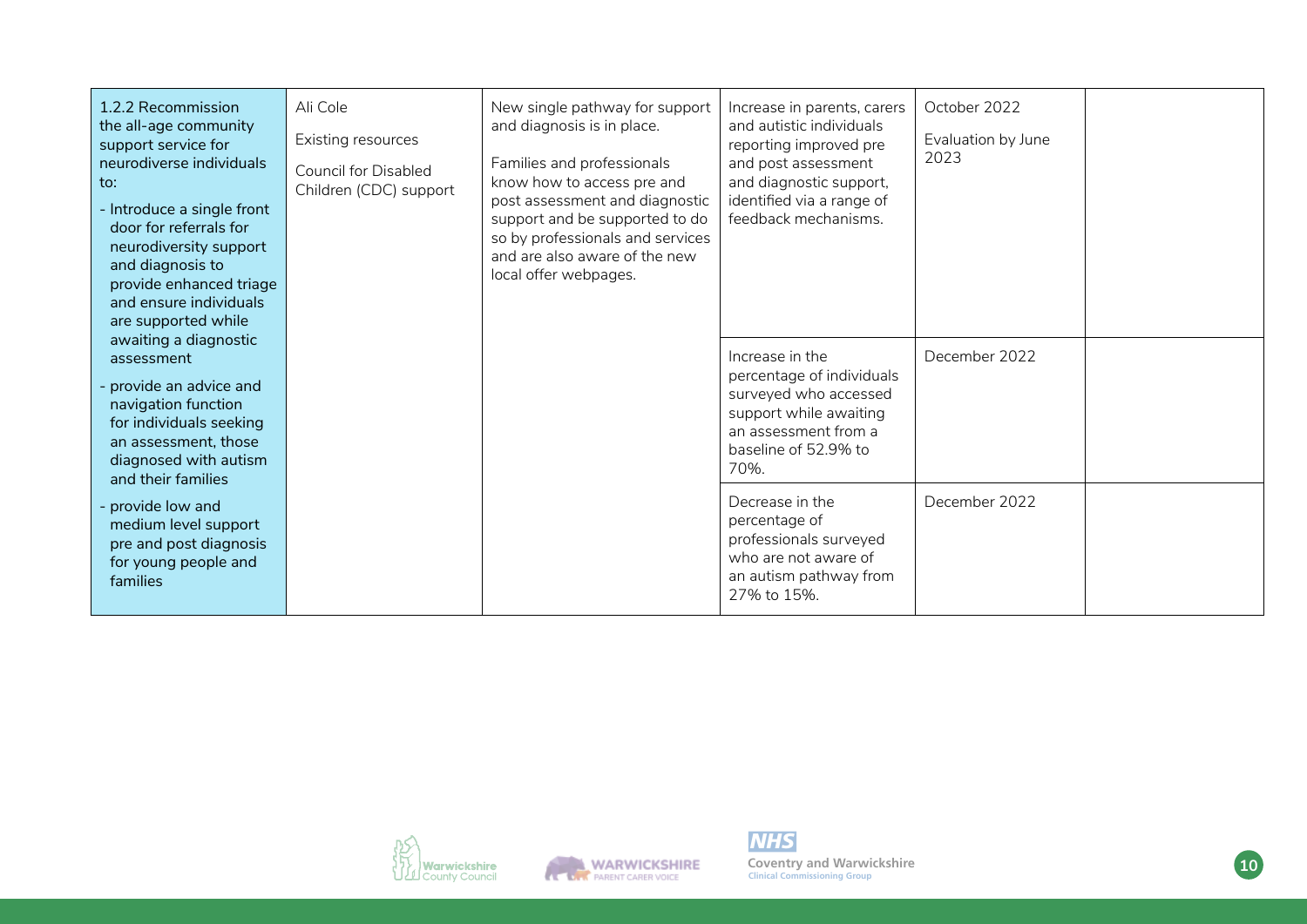| 1.2.3 Develop<br>and implement an<br>education-led stepped<br>approach to access<br>multi-agency support<br>for neurodivergent<br>children and young<br>people to enable access<br>to adjustments and<br>support in education pre<br>assessment and post<br>diagnosis. | Marie Rooney, Ali Cole<br>Existing resources i.e.,<br><b>Specialist Teaching</b><br>Service, Educational<br>Psychology.<br>Additional £250,000<br>from Schools Block<br>of Dedicated Schools<br>Grant (DSG) to support<br>workforce development. | An agreed and published<br>stepped approach is in place<br>with health, social care and<br>education input for autistic<br>children, young people and<br>adults                                                                                 | Reduction in the<br>number of families and<br>professionals who state<br>that diagnosis is required<br>to access adjustments<br>in education from a<br>baseline of 85% (survey<br>to be repeated December<br>2022). | September 2022    |  |
|------------------------------------------------------------------------------------------------------------------------------------------------------------------------------------------------------------------------------------------------------------------------|--------------------------------------------------------------------------------------------------------------------------------------------------------------------------------------------------------------------------------------------------|-------------------------------------------------------------------------------------------------------------------------------------------------------------------------------------------------------------------------------------------------|---------------------------------------------------------------------------------------------------------------------------------------------------------------------------------------------------------------------|-------------------|--|
|                                                                                                                                                                                                                                                                        |                                                                                                                                                                                                                                                  |                                                                                                                                                                                                                                                 | Feedback from CYP.<br>parents and professionals<br>on how the education-led<br>stepped approach has<br>improved their outcomes.                                                                                     | <b>March 2023</b> |  |
| 1.2.4 Map demand and<br>capacity of Speech and<br>Language Therapy and<br>Occupational Therapy<br>Services to address any<br>gaps in support in the<br>neurodevelopmental<br>pathway.                                                                                  | Natasha Lloyd-Lucas<br>Existing resources<br><b>Council for Disabled</b><br>Children (CDC) support                                                                                                                                               | Gaps in specialist support for<br>communication and sensory<br>needs are understood to inform<br>joint commissioning intentions<br>and resource allocation.<br>Proposals are co-produced for<br>speech and language therapy<br>and OT services. | Individuals awaiting an<br>assessment or following a<br>diagnosis report that they<br>have accessed support<br>with communication and<br>sensory needs (via survey<br>December 2022).                               | August 2022       |  |





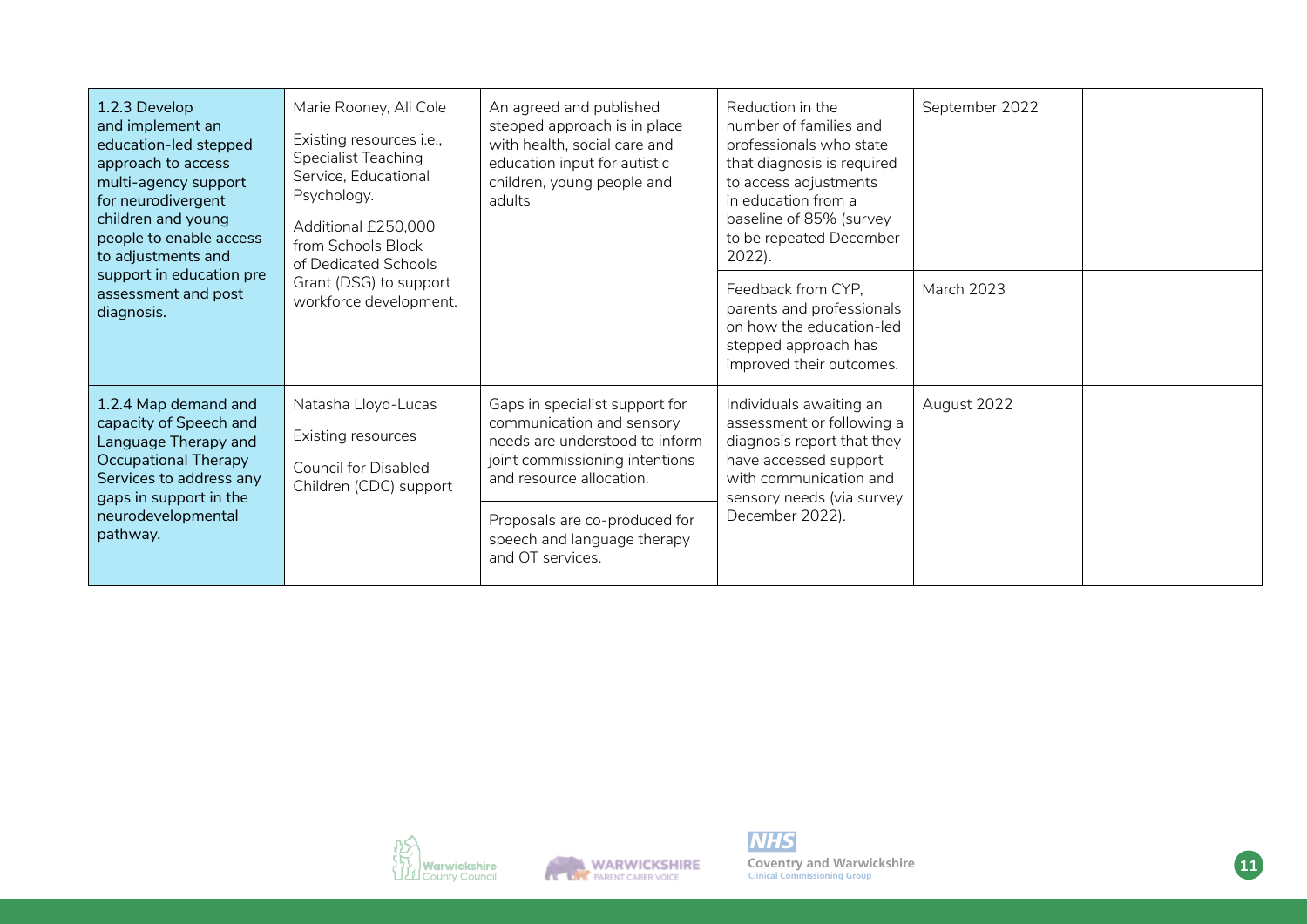| 1.2.5 Ensure there is<br>an appropriate and<br>accessible offer within<br><b>Emotional Wellbeing and</b>                                                                                                                  | Michelle Rudd<br>Existing resources | Skills audit, competency<br>framework and training plan<br>developed.                                                                                                                                                           | Staff in emotional<br>wellbeing and specialist<br>MH services are better<br>skilled and able to identify                                                                                                                                                                                                                         | March 2022                                       |  |
|---------------------------------------------------------------------------------------------------------------------------------------------------------------------------------------------------------------------------|-------------------------------------|---------------------------------------------------------------------------------------------------------------------------------------------------------------------------------------------------------------------------------|----------------------------------------------------------------------------------------------------------------------------------------------------------------------------------------------------------------------------------------------------------------------------------------------------------------------------------|--------------------------------------------------|--|
| <b>Specialist Mental Health</b><br>(MH) provision for autistic<br>children, young people<br>and young adults through<br>a combination of staff<br>training and increased<br>joint working between<br>emotional wellbeing, |                                     | Training plan delivered to 80%<br>staff including internal and<br>external training, supported by<br>detail from the skills audit and<br>an agreed snapshot from the<br>Neurodevelopment team to<br>consider staff experiences. | and support autistic<br>people. Demonstrated by<br>repeating skills audits in<br>February 2022 and March<br>2023 to measure uptake<br>of autism training and<br>confidence in supporting                                                                                                                                         | March 2023<br>autistic people.<br>September 2022 |  |
| specialist mental health<br>and autism services.                                                                                                                                                                          |                                     | Neurodevelopmental liaison<br>roles are in place and working<br>with MH practitioners to identify<br>and support autistic people.                                                                                               | Autistic CYP and adults<br>who experience poor<br>mental health and<br>wellbeing can access                                                                                                                                                                                                                                      |                                                  |  |
|                                                                                                                                                                                                                           |                                     | Autistic individuals and those<br>with lived experience of autism<br>are employed as peer mentors<br>within CWPT.                                                                                                               | support that is adjusted<br>to meet their needs<br>to prevent their needs<br>escalating. This will be<br>measured through the<br><b>CORC</b> accredited Routine<br>Outcome Model used<br>in the RISE service to<br>monitor impact of change<br>and service delivery (ORS<br>and SRS). Specific case<br>studies will be developed | September 2022                                   |  |
|                                                                                                                                                                                                                           |                                     | To explore increasing the Expert<br>by Experience module that<br>currently is accessible on ESR<br>to promote culture change and<br>increase staff awareness. To be<br>include access barriers.                                 |                                                                                                                                                                                                                                                                                                                                  |                                                  |  |
|                                                                                                                                                                                                                           |                                     | Review staff groups and<br>evaluate training programs.                                                                                                                                                                          | to demonstrate the<br>experience of autistic CYP<br>within the CORC model.                                                                                                                                                                                                                                                       |                                                  |  |
|                                                                                                                                                                                                                           |                                     | To evaluate the usage of the<br>dimensions tool to promote<br>accessibility to MH services<br>at Early help level (PMHT and<br>MHST).                                                                                           | To audit the impact of<br>access to services at an<br>Early Help level aided by<br>the Dimensions tool.                                                                                                                                                                                                                          |                                                  |  |



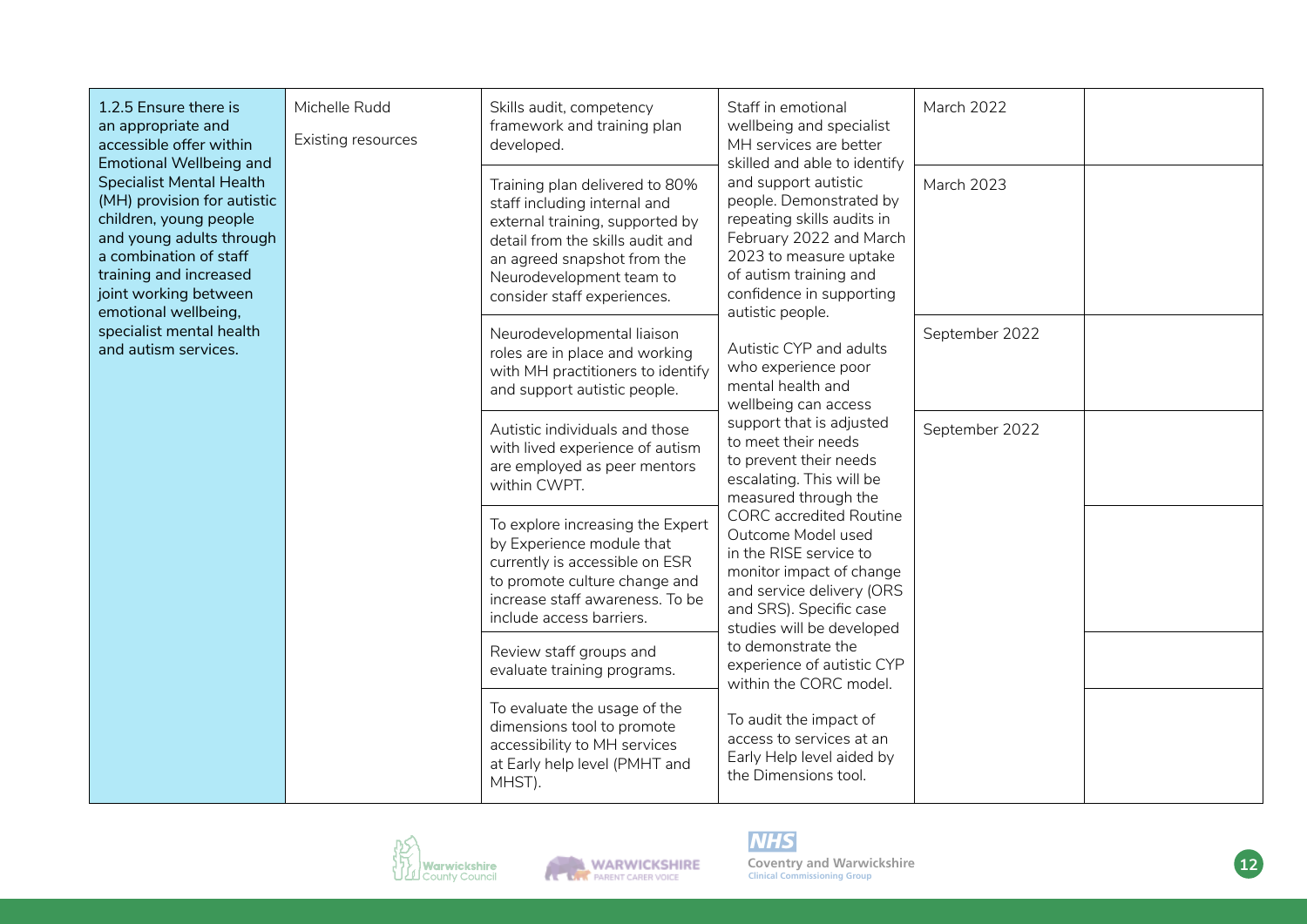| Area 2: The fractured relationships with parents and carers and lack of clear communication and co-production at a strategic level |                                                                                                                        |                                                                                                                                                                                      |                                                                                                                                                                    |                                                                           |                           |  |
|------------------------------------------------------------------------------------------------------------------------------------|------------------------------------------------------------------------------------------------------------------------|--------------------------------------------------------------------------------------------------------------------------------------------------------------------------------------|--------------------------------------------------------------------------------------------------------------------------------------------------------------------|---------------------------------------------------------------------------|---------------------------|--|
| Senior Responsible Officer - John Coleman (Assistant Director, Children and Families, WCC)<br>Outcomes we will strive for:         |                                                                                                                        |                                                                                                                                                                                      |                                                                                                                                                                    |                                                                           |                           |  |
|                                                                                                                                    |                                                                                                                        | Strengthened relationships with parents and carers to build trust and confidence in the SEND system.                                                                                 |                                                                                                                                                                    |                                                                           |                           |  |
|                                                                                                                                    |                                                                                                                        | Effective approach to communication in place with children, young people and their families.                                                                                         |                                                                                                                                                                    |                                                                           |                           |  |
|                                                                                                                                    |                                                                                                                        | Whole system approach to co-production at a strategic level with children, young people and their families across Education, Health and Social Care.                                 |                                                                                                                                                                    |                                                                           |                           |  |
| <b>Actions we will take</b>                                                                                                        | <b>Lead &amp; Resources</b>                                                                                            | <b>Evidence of success</b>                                                                                                                                                           | <b>Impact measures</b><br>(KPI's / Targets)                                                                                                                        | <b>Completion date</b>                                                    | <b>Progress</b><br>(BRAG) |  |
|                                                                                                                                    | 2.1 Strengthen relationships with parents and carers                                                                   | I statement for Parent Carers: "I feel understood, involved, valued and respected"                                                                                                   |                                                                                                                                                                    |                                                                           |                           |  |
| 2.1.1 Co-produce a<br>framework to strengthen<br>relationships with<br>parents and carers.                                         | Sam Craven, Jo Mann<br>Existing resources<br><b>Council for Disabled</b><br>Children (CDC) support<br>Contact (charity | Restorative Framework and<br>staff training in place, with a<br>focus on 'high support and high<br>challenge' to enable productive<br>relationships that lead to<br>positive change. | 100% of SEND and<br>Inclusion Service staff<br>(c.250 staff) attend<br>Restorative Practice<br>training, with further<br>ambition to train health<br>sector staff. | Phased approach<br>by June 2023 (with<br>interim quarterly<br>milestones) |                           |  |
|                                                                                                                                    | supporting families with<br>disabled children)                                                                         | CYP and their families<br>have a more positive<br>experience working with<br>WCC officers.                                                                                           | June 2023 (interim<br>milestones in July<br>2022, December<br>2022)                                                                                                |                                                                           |                           |  |







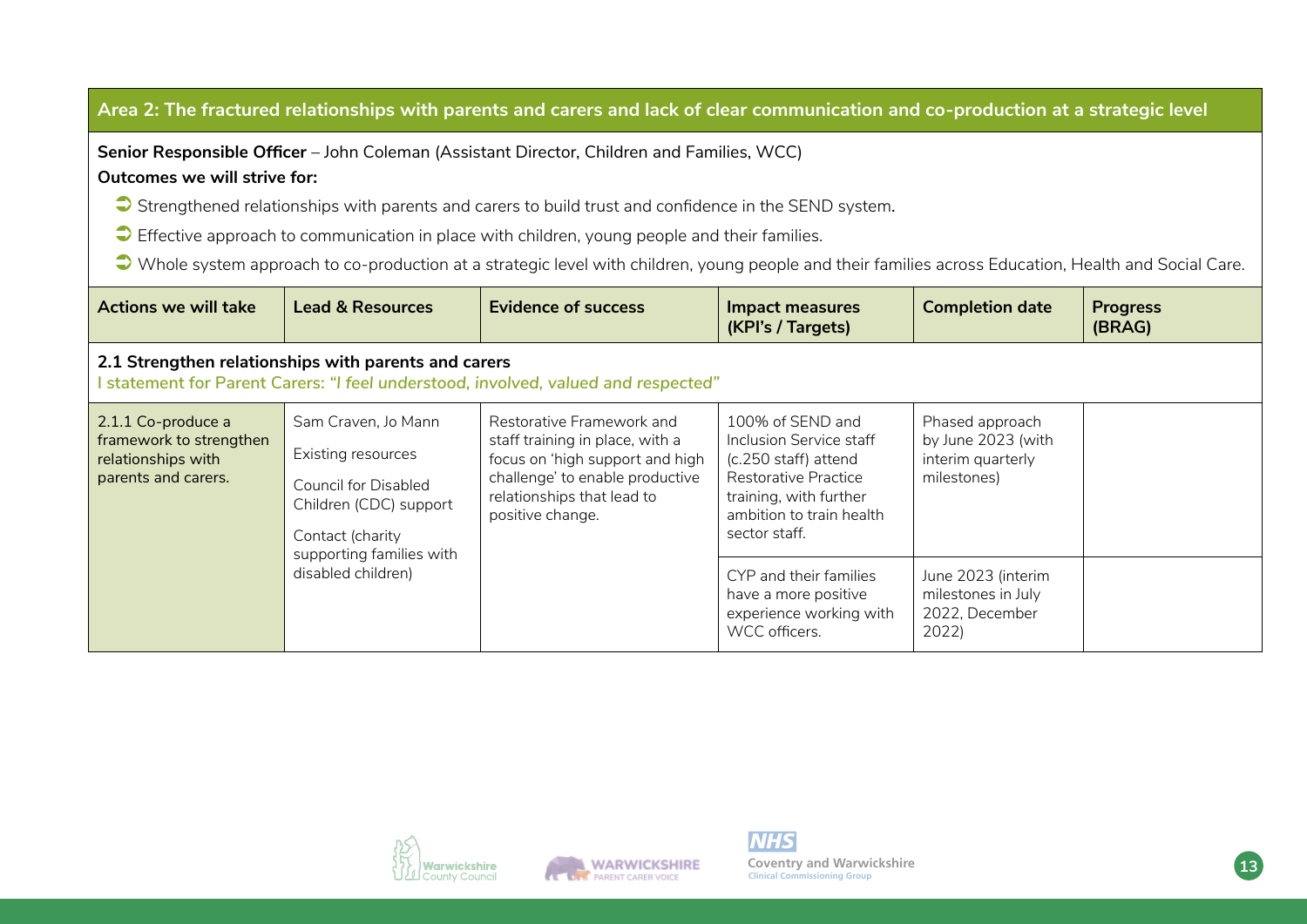|  | Sam Craven<br>Existing resources<br>SEND & Inclusion<br>Change Programme<br>Phase 2 | Plan to strengthen<br>disagreement resolution<br>is implemented, including<br>establishing a baseline.       | Reduction in the number<br>of tribunals registered.<br>Families report they<br>are more understood.<br>involved, valued and<br>respected.                                   | September 2022<br>(baseline in March<br>2022)<br>December 2022<br>(interim milestone in<br>July 2022) |  |
|--|-------------------------------------------------------------------------------------|--------------------------------------------------------------------------------------------------------------|-----------------------------------------------------------------------------------------------------------------------------------------------------------------------------|-------------------------------------------------------------------------------------------------------|--|
|  | Sam Craven<br>Existing resources                                                    | Mechanism in place to capture<br>the learning from engagement<br>with the Community and<br>Voluntary Sector. | Increase in<br>understanding about<br>what life is like for<br>families with SEND (via<br>focus groups).<br>'You said, we did' in<br>response to learning from<br>feedback. | December 2022<br>(interim milestone in<br>July 2022)                                                  |  |
|  | Sam Craven<br>Existing resources                                                    | Process to capture learning<br>from complaints and feedback<br>is in place.                                  | Number of complaints<br>resolved through a<br>restorative approach<br>(including baseline data).                                                                            | December 2022<br>(interim milestone in<br>July 2022)                                                  |  |
|  |                                                                                     |                                                                                                              | 'You said, we listened'<br>& 'You said, we did' in<br>response to learning from<br>feedback.                                                                                | February 2022 (plus<br>milestones in July<br>2022, December<br>2022)                                  |  |







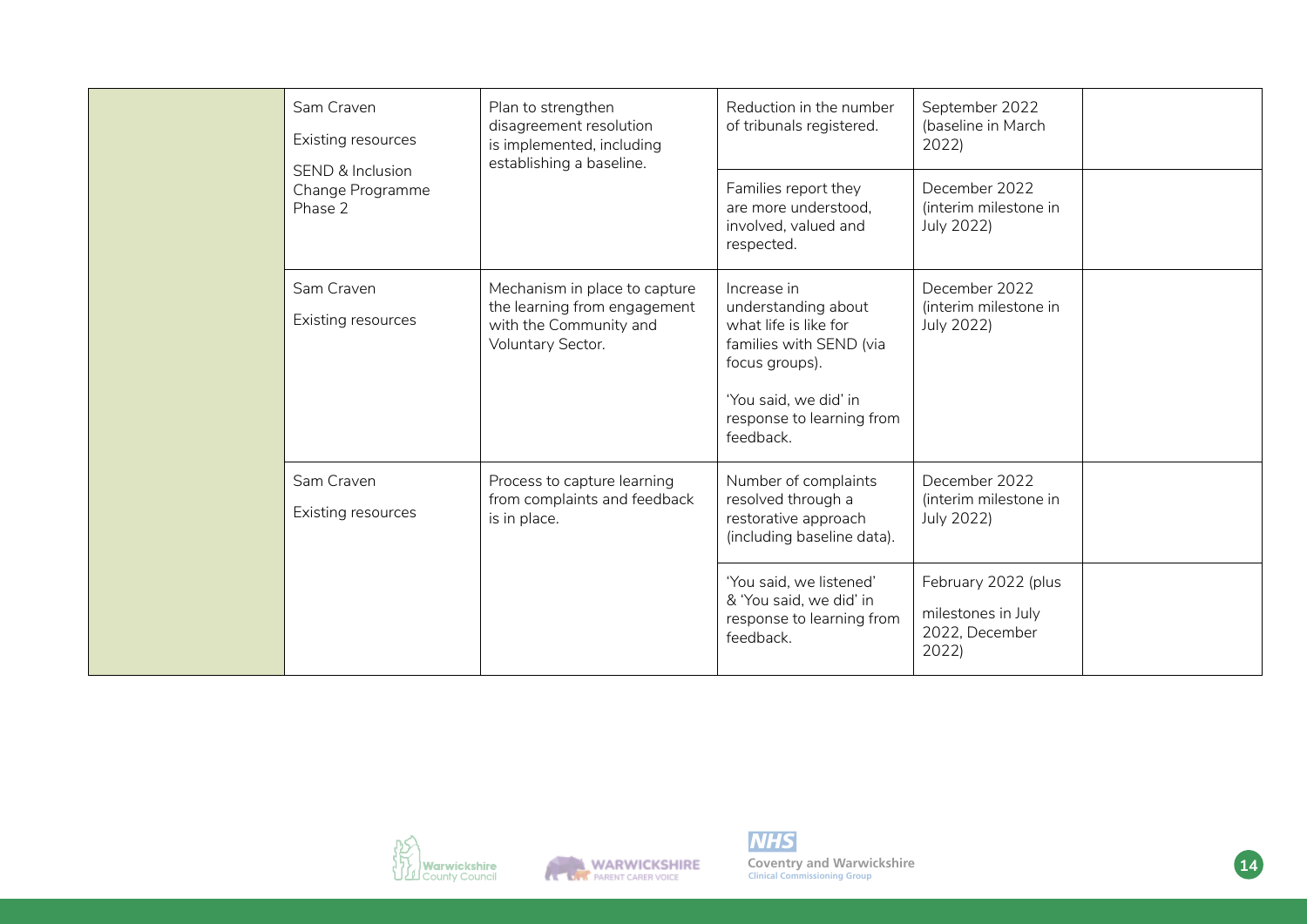| 2.2 Develop an effective approach to communication with parents and carers<br>I statement for Parent Carers: "I am given the information I need, when I need it in a format that I can understand" |                                                                                           |                                                                                   |                                                                                                                                      |                                                                     |  |  |  |
|----------------------------------------------------------------------------------------------------------------------------------------------------------------------------------------------------|-------------------------------------------------------------------------------------------|-----------------------------------------------------------------------------------|--------------------------------------------------------------------------------------------------------------------------------------|---------------------------------------------------------------------|--|--|--|
| 2.2.1 Co-produce a<br><b>Corporate Framework</b><br>and agreed<br>communications<br>approach between                                                                                               | Lisa Mowe, Sam Craven<br>Additional £64,000 to<br>support communication<br>and engagement | Communication Strategy and<br>Action Plan are in place.                           | 100% of key<br>stakeholders are aware<br>of the Communication<br>Strategy and Action Plan.                                           | January 2022 (plus<br>milestones in July<br>2022, December<br>2022) |  |  |  |
| WCC, CCG and WPCV.                                                                                                                                                                                 |                                                                                           | Communications approach<br>in place, to include surveys,<br>engagement programme. | Increase in<br>communication with CYP<br>and their families.                                                                         | February 2022                                                       |  |  |  |
|                                                                                                                                                                                                    |                                                                                           |                                                                                   | CYP and their families<br>report communication<br>has improved.                                                                      | April 2022                                                          |  |  |  |
|                                                                                                                                                                                                    |                                                                                           | Communication in place with<br>schools around SEND.                               | A minimum of 80% of<br>mainstream schools<br>understand the range<br>of services and how to<br>support families.                     | May 2022                                                            |  |  |  |
|                                                                                                                                                                                                    |                                                                                           |                                                                                   | 80% of parent carers are<br>confident that schools<br>understand the range of<br>services and support for<br>families.               | September 2022                                                      |  |  |  |
|                                                                                                                                                                                                    |                                                                                           | System for capturing<br>live feedback in place.                                   | Performance monitoring<br>shows the % families<br>who consider they are<br>heard and services<br>are better informed by<br>feedback. | September 2022                                                      |  |  |  |









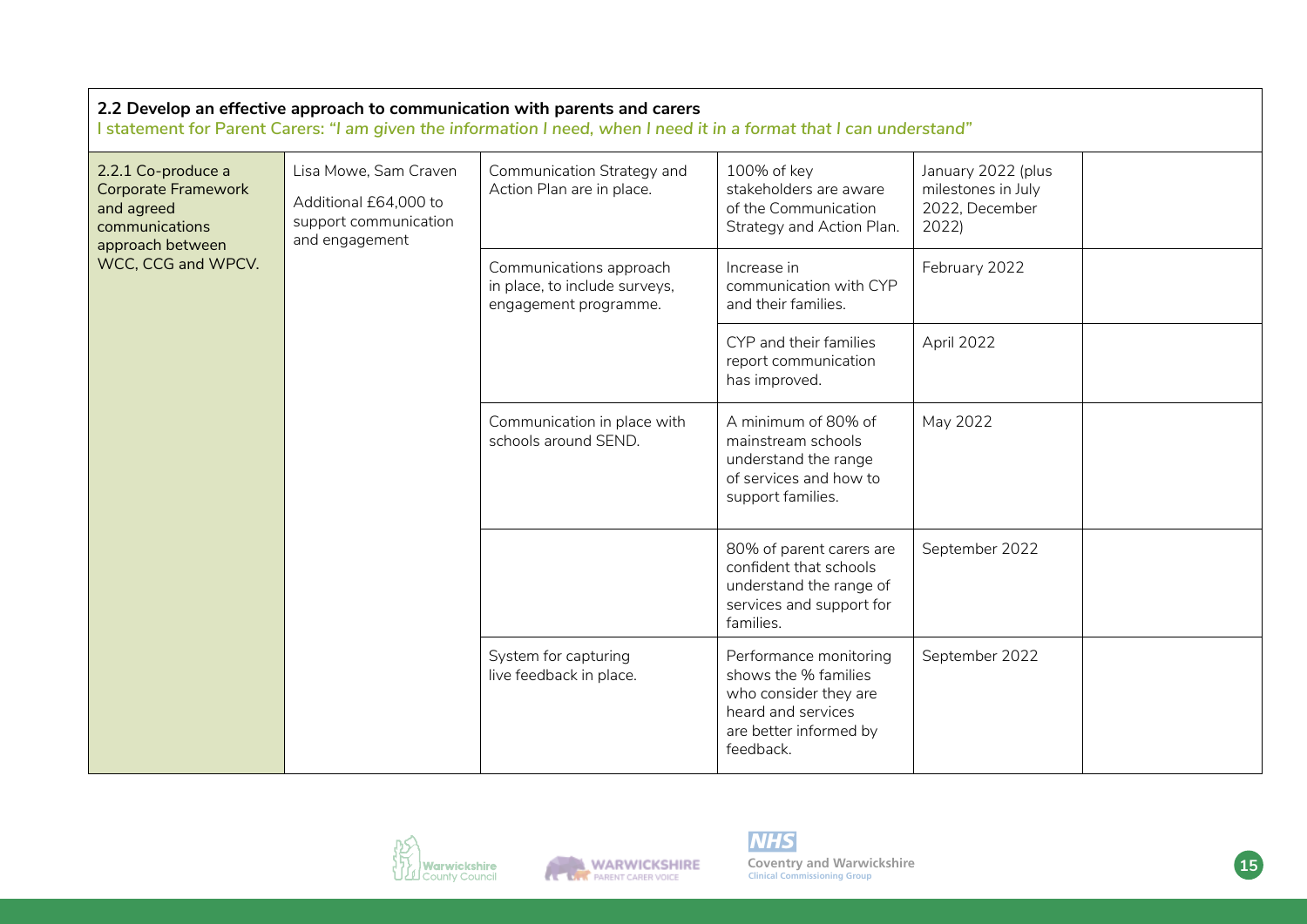| 2.3 Develop a whole system approach to co-production<br>statement for Parent Carers and CYP: "I know we are included in the design, development and evaluation of policies and services" |                                                                                                                                            |                                                                                                                                    |                                                                                                                                                                                                                                                |                                                                        |  |  |  |
|------------------------------------------------------------------------------------------------------------------------------------------------------------------------------------------|--------------------------------------------------------------------------------------------------------------------------------------------|------------------------------------------------------------------------------------------------------------------------------------|------------------------------------------------------------------------------------------------------------------------------------------------------------------------------------------------------------------------------------------------|------------------------------------------------------------------------|--|--|--|
| 2.3.1 Develop a Co-<br>production Strategy with<br>key stakeholders and the<br>WPCV.                                                                                                     | Shinderpaul Bhangal,<br>Sam Craven<br>Additional £20,000 to<br>support co-production<br><b>Council for Disabled</b><br>Children<br>Contact | Co-production and<br>Engagement Hub in place<br>to enable engagement with<br>parents, carers, CYP, senior<br>leaders and officers. | Conduct a WCC &<br>WPCV joint evaluation to<br>assess the effectiveness<br>of the Co-production<br>and Engagement Hub<br>and show increasing<br>strategic coproduction<br>with parents.                                                        | April 2022<br>(milestones to<br>review in July 2022,<br>December 2022) |  |  |  |
|                                                                                                                                                                                          |                                                                                                                                            | Increased level of oversight,<br>co-production and influence<br>of WPCV and CYP in decision<br>making.                             | WPCV and CYP<br>report increased<br>levels of participation<br>and influence in the<br>development and<br>implementation of<br>projects (space is<br>created, voice is enabled,<br>audience is provided,<br>and influence is<br>demonstrated). | April 2022                                                             |  |  |  |
|                                                                                                                                                                                          |                                                                                                                                            | A platform to capture the voice<br>of children and young people is<br>in place.                                                    | CYP report they are<br>engaged and listened to<br>(space is created, voice<br>is enabled, audience is<br>provided and influence is<br>demonstrated).                                                                                           | May 2022                                                               |  |  |  |







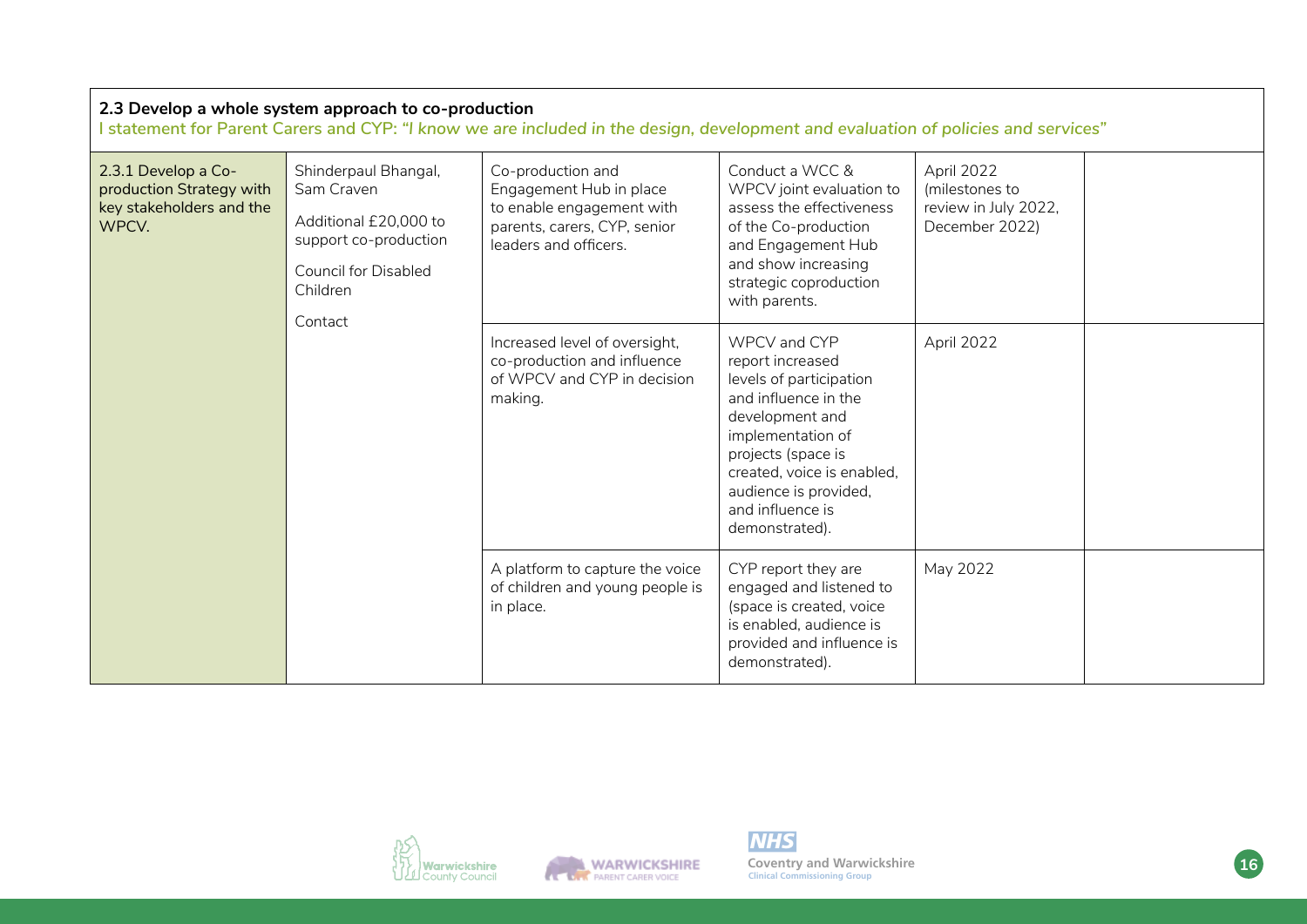|                                                                                                                                                                                                             |                     | Co-production Strategy<br>developed and training in place.                                                                               | 100% of SEND and<br>Inclusion Staff attend<br>co-production training<br>$(c.250)$ .<br>Evaluation of co-<br>production training<br>shows increased<br>awareness,<br>understanding and<br>application of Co-<br>production Strategy and<br>approaches. | September 2022<br>(interim milestone<br>July 2022) |  |
|-------------------------------------------------------------------------------------------------------------------------------------------------------------------------------------------------------------|---------------------|------------------------------------------------------------------------------------------------------------------------------------------|-------------------------------------------------------------------------------------------------------------------------------------------------------------------------------------------------------------------------------------------------------|----------------------------------------------------|--|
| 2.3.2 Develop an<br>agreement for<br>Existing resources<br>recruitment activities<br>to include a member of<br>WPCV and/or young<br>person for operational<br>and strategic SEND roles<br>in WCC and CWCCG. | Shinderpaul Bhangal | Agreement and plan in place<br>for recruitment for operational<br>and strategic SEND roles to<br>include a member of WPCV<br>and/or CYP. | Recruitment activities<br>have involved CYP or<br>parent carers (where<br>appropriate).                                                                                                                                                               | December 2022<br>(interim milestone<br>July 2022)  |  |
|                                                                                                                                                                                                             |                     |                                                                                                                                          | Feedback from CYP<br>and parent carers on<br>how they felt listened<br>to, involved in decision<br>making and satisfaction<br>with the process.                                                                                                       |                                                    |  |
| Shinderpaul Bhangal<br>2.3.3 Develop an<br>agreement to include<br>Existing resources<br>a member of WPCV<br>and/or young person                                                                            |                     | Agreement and plan of activity<br>in place.                                                                                              | Commissioning activities<br>have involved CYP or<br>parent carers (where<br>appropriate).                                                                                                                                                             | December 2022<br>(interim milestone<br>July 2022)  |  |
| in scoring SEND<br>commissioned services,<br>and also develop a<br>parent and young person<br>inspectors process to<br>form part of our quality<br>assurance functions.                                     |                     |                                                                                                                                          | Feedback from CYP<br>and parent carers<br>demonstrates that they<br>were listened to, involved<br>in decision making<br>and satisfied with the<br>process.                                                                                            |                                                    |  |



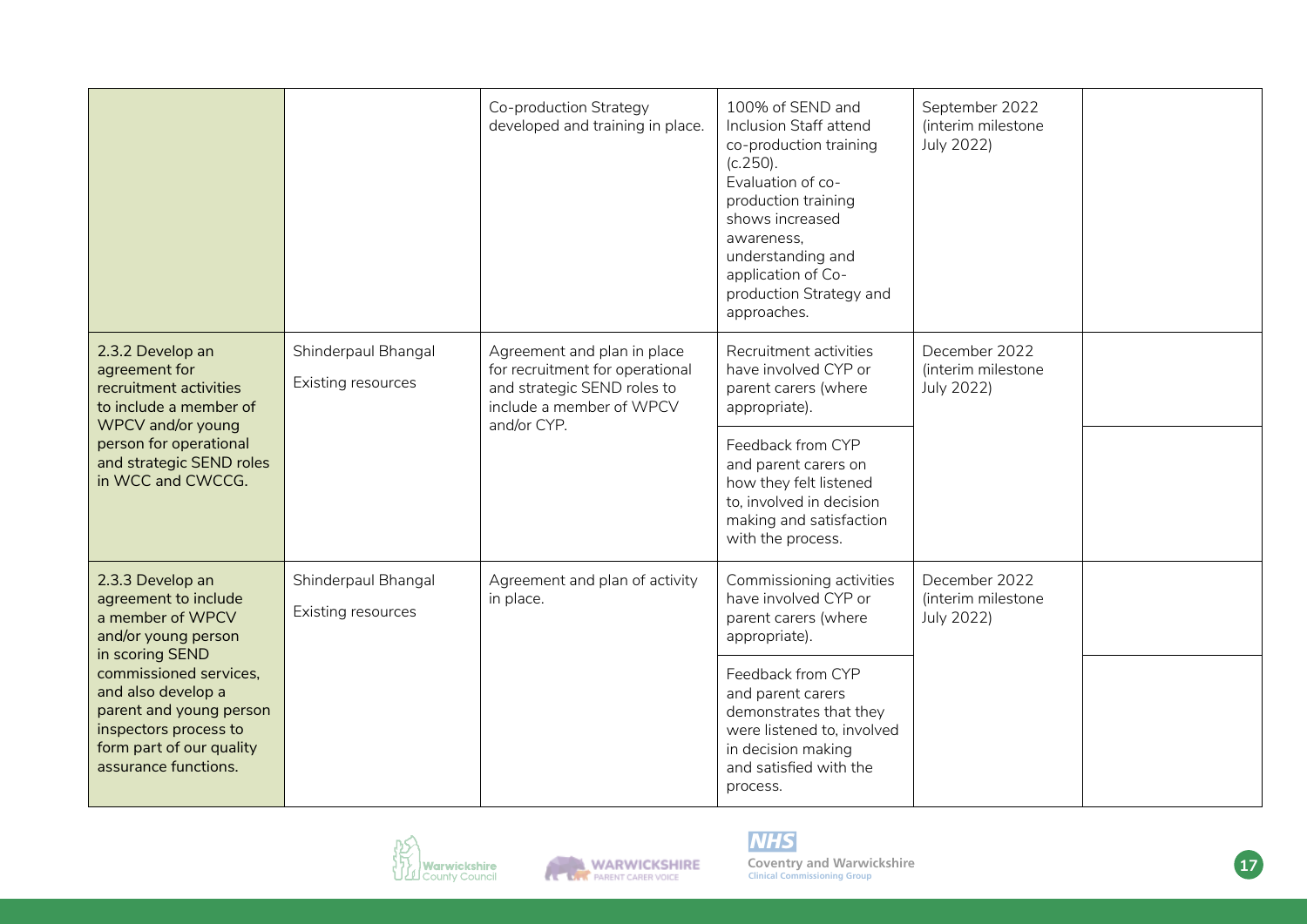### **Area 3: Incorrect placement of some CYP with EHC plans in specialist settings, and mainstream school leaders' understanding of why this needs to be addressed**

**Senior Responsible Officer** – Matt Biggs (Education and Early Years Strategy and Commissioning Manager, WCC) **Outcomes we will strive for:**

 $\bigcirc$  Mainstream school leaders' understanding of why the placement of some children needs to be addressed.

The correct placement of children and young people with EHC plans.

| <b>Actions we will take</b>                                                                                                                                                                                                    | <b>Lead &amp; Resources</b>                                          | <b>Evidence of success</b>                                                                                                                                  | <b>Impact measures</b><br>(KPI's / Targets)                                                                                                                                                                                      | <b>Completion date</b>                               | Progress /<br>Impact (BRAG) |
|--------------------------------------------------------------------------------------------------------------------------------------------------------------------------------------------------------------------------------|----------------------------------------------------------------------|-------------------------------------------------------------------------------------------------------------------------------------------------------------|----------------------------------------------------------------------------------------------------------------------------------------------------------------------------------------------------------------------------------|------------------------------------------------------|-----------------------------|
|                                                                                                                                                                                                                                |                                                                      |                                                                                                                                                             | 3.1 Improve mainstream school leaders' understanding of why the placement of some children needs to be addressed<br>I statement for children and young people: "People know my needs and I know I am in the right school for me" |                                                      |                             |
| 3.1.1 Set up an Inclusive<br>Schools Consortia Working<br>Barrow<br>Group to co-produce an<br>Inclusion Action plan in<br>primary and secondary<br>schools (in collaboration<br>with Area 4).                                  | Matt Biggs, Darren<br>Existing resources                             | Terms of Reference for<br>Inclusive Schools Consortia<br>Working Group in place and<br>roles and responsibilities of<br>change agents/ champions<br>agreed. | 100% consortia/ network chairs<br>sign off on Terms of Reference.                                                                                                                                                                | <b>March 2022</b>                                    |                             |
| Notes:<br>Any reference to 'Consortia'<br>includes Primary and<br>Secondary area networks.                                                                                                                                     | Tracey Underwood<br>SEND & Inclusion<br>Change Programme             | Inclusion Framework for<br>schools trial started in the<br>Rugby area.                                                                                      | 100% of schools in the trial signed<br>up and needs identified through<br>peer-to-peer audits.                                                                                                                                   | <b>March 2022</b>                                    |                             |
| 'Inclusion Framework' refers<br>to the new model of inclusion<br>being developed in the Rugby<br>trial.<br>'Inclusion Charter' refers to<br>an agreement with schools<br>outlining the vision and<br>principles for inclusion. | Matt Biggs, Darren<br>Barrow<br>SEND & Inclusion<br>Change Programme | Whole school SEND audit<br>carried out.                                                                                                                     | 100% of participating schools<br>have a baseline report from SEND<br>Audit.                                                                                                                                                      | July 2022 (baseline)<br>March 2023 (final<br>review) |                             |
|                                                                                                                                                                                                                                |                                                                      |                                                                                                                                                             | Increase in participating schools<br>recording a 80% improvement<br>against judgement on previous<br>year.                                                                                                                       | <b>March 2023</b>                                    |                             |





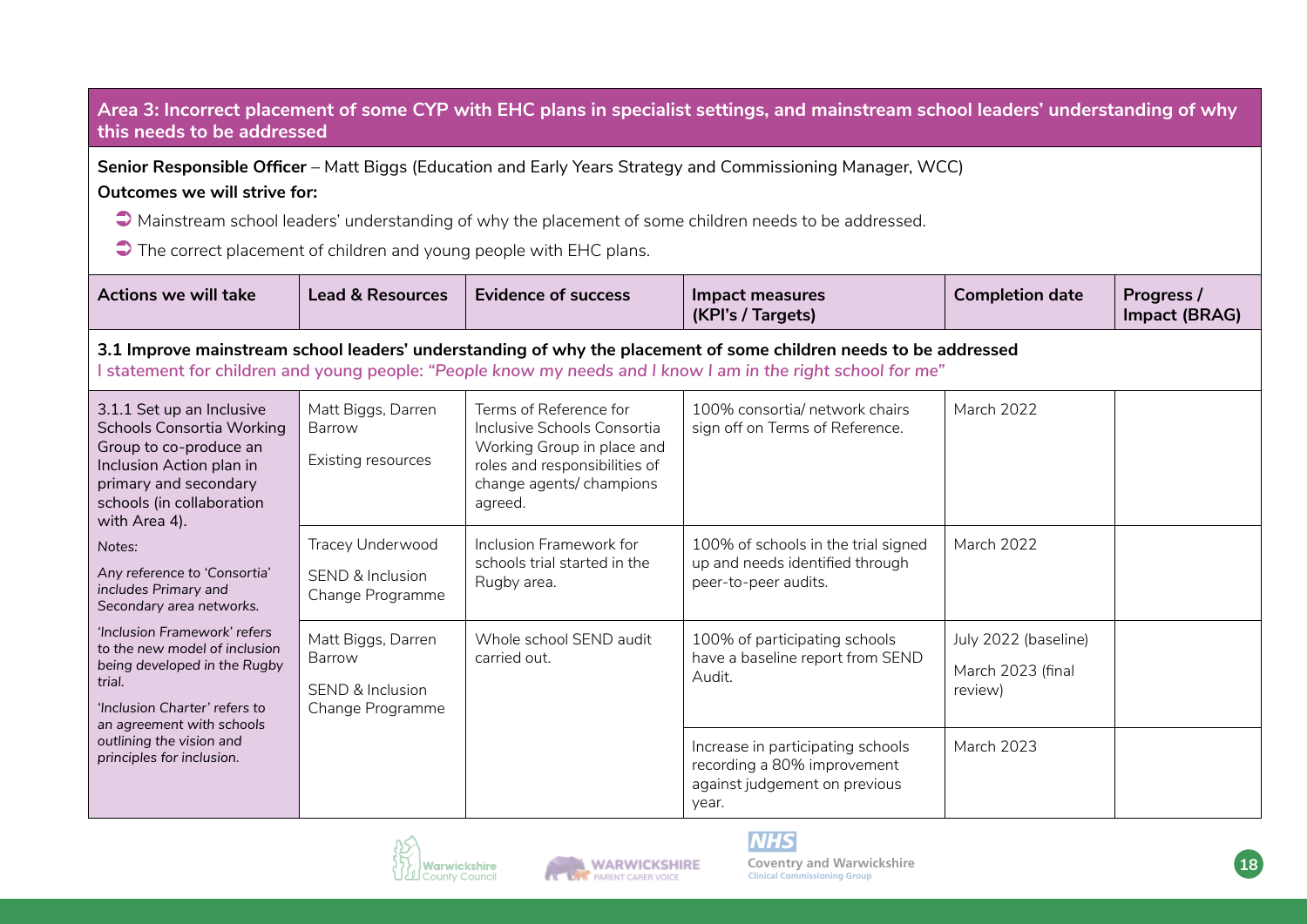|  | Matt Biggs<br>Existing resources<br><b>SEND &amp; Inclusion</b><br>Change Programme     | Engagement of CYP and<br>their families (including<br>baselining) to ascertain<br>their level of confidence<br>in mainstream schools to<br>meet the needs of CYP with<br>SEND. | 80% of CYP and their families<br>engaged are confident in<br>mainstream schools' ability to<br>meet the needs of CYP with SEND<br>(surveys and focus groups). | <b>March 2022</b><br>(baseline).<br>October 2022 and<br>March 2023 (follow<br>up engagement) |  |
|--|-----------------------------------------------------------------------------------------|--------------------------------------------------------------------------------------------------------------------------------------------------------------------------------|---------------------------------------------------------------------------------------------------------------------------------------------------------------|----------------------------------------------------------------------------------------------|--|
|  | Darren Barrow<br>Existing resources<br>plus<br>Organisational<br>Development<br>support | Change Agents identified<br>with delegated responsibility<br>to appoint Change<br>Champions (in collaboration<br>with Area 4).                                                 | SEND Change Agents in place in<br>schools.<br>Communication with 100% of<br>schools with named SEND Change<br>Champions.                                      | March 2022                                                                                   |  |
|  | Matt Biggs, Debbie<br>Hibberd<br>School Improvement<br>Team                             | Development and promotion<br>of an Inclusion Charter<br>to Warwickshire's Family<br>of schools via events and<br>briefings (in collaboration<br>with Area 4).                  | 100% of schools receive the<br>Inclusion Charter.                                                                                                             | May 2022                                                                                     |  |
|  | Matt Biggs, Tracey<br>Underwood<br>SEND & Inclusion<br>Change Programme                 | Implementation plan<br>for rollout of Inclusion<br>Framework across<br>Warwickshire following<br>the Rugby trial agreed with<br>Change Agents/ Champions                       | 100% of Change Agents/<br>Champions agree with the<br>implementation plan for the<br>Inclusion Framework.                                                     | April 2023                                                                                   |  |







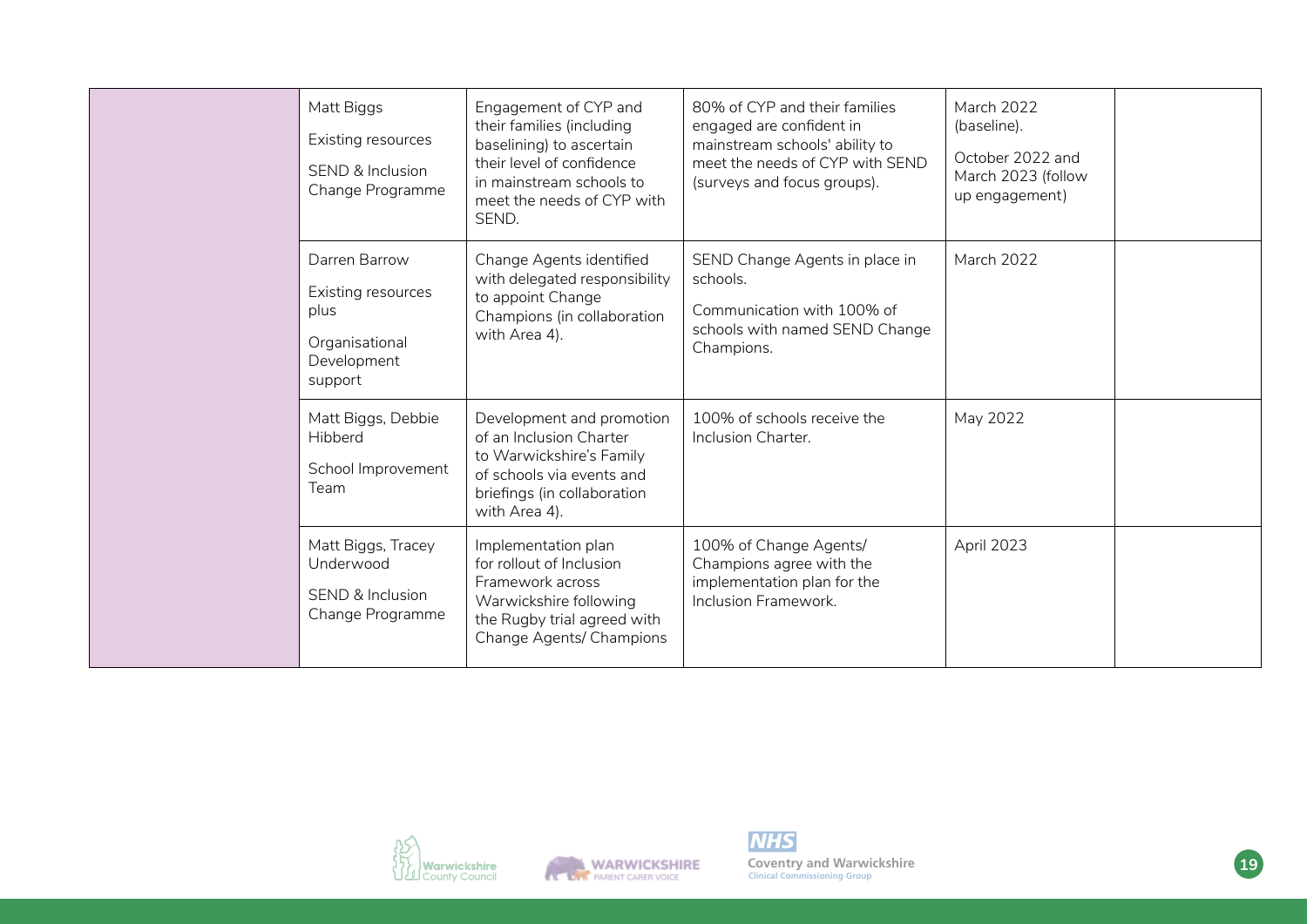| 3.2 Ensure an ongoing sustainable model for inclusive practice to ensure the correct placement of children and young people with EHC plans<br>I statement for children and young people: "I feel safe and included in my school" |                                                                                         |                                                                                                                                                                   |                                                                                                 |                                                              |  |
|----------------------------------------------------------------------------------------------------------------------------------------------------------------------------------------------------------------------------------|-----------------------------------------------------------------------------------------|-------------------------------------------------------------------------------------------------------------------------------------------------------------------|-------------------------------------------------------------------------------------------------|--------------------------------------------------------------|--|
| 3.2.1 Implement a<br>sustainable Inclusion<br>model to ensure the<br>correct placement of<br>children with EHCP plans<br>(in collaboration with Area<br>4).                                                                      | Matt Biggs<br>Existing resources<br>plus<br>Organisational<br>Development<br>support    | Change Agents and Change<br>Champions work alongside<br>identified schools within<br>consortia to strengthen<br>and embed practice, using<br>assessment criteria. | 100% of schools have an identified<br>Change Agent and Champion.                                | December 2022                                                |  |
|                                                                                                                                                                                                                                  |                                                                                         | Re-survey of CYP and their<br>families carried out.                                                                                                               | 80% improvement in satisfaction<br>of CYP and their families.                                   | March 2023                                                   |  |
|                                                                                                                                                                                                                                  | Darren Barrow<br>Existing resources<br>plus<br>Organisational<br>Development<br>support | Succession planning is<br>embedded so Change<br>Agents, Change Champions<br>and SEND SLEs are in place<br>in all mainstream schools.                              | 100% of consortia chairs report<br>that change agents/ champions<br>have had a positive impact. | January 2023 (with<br>interim milestone in<br>December 2022) |  |
|                                                                                                                                                                                                                                  | Margot Brown<br>School Improvement<br>Team                                              | Categorisation process<br>with a section on inclusive<br>provision in place in schools.                                                                           | Trial categorisation process with<br>50% of Rugby trial schools carried<br>out.                 | <b>July 2022</b>                                             |  |
|                                                                                                                                                                                                                                  |                                                                                         |                                                                                                                                                                   | Evaluation of categorisation<br>process with trial schools carried<br>out.                      | December 2022                                                |  |
|                                                                                                                                                                                                                                  |                                                                                         |                                                                                                                                                                   | 100% Consortia chairs are in<br>agreement with the categorisation<br>allocated to schools.      | May 2023                                                     |  |







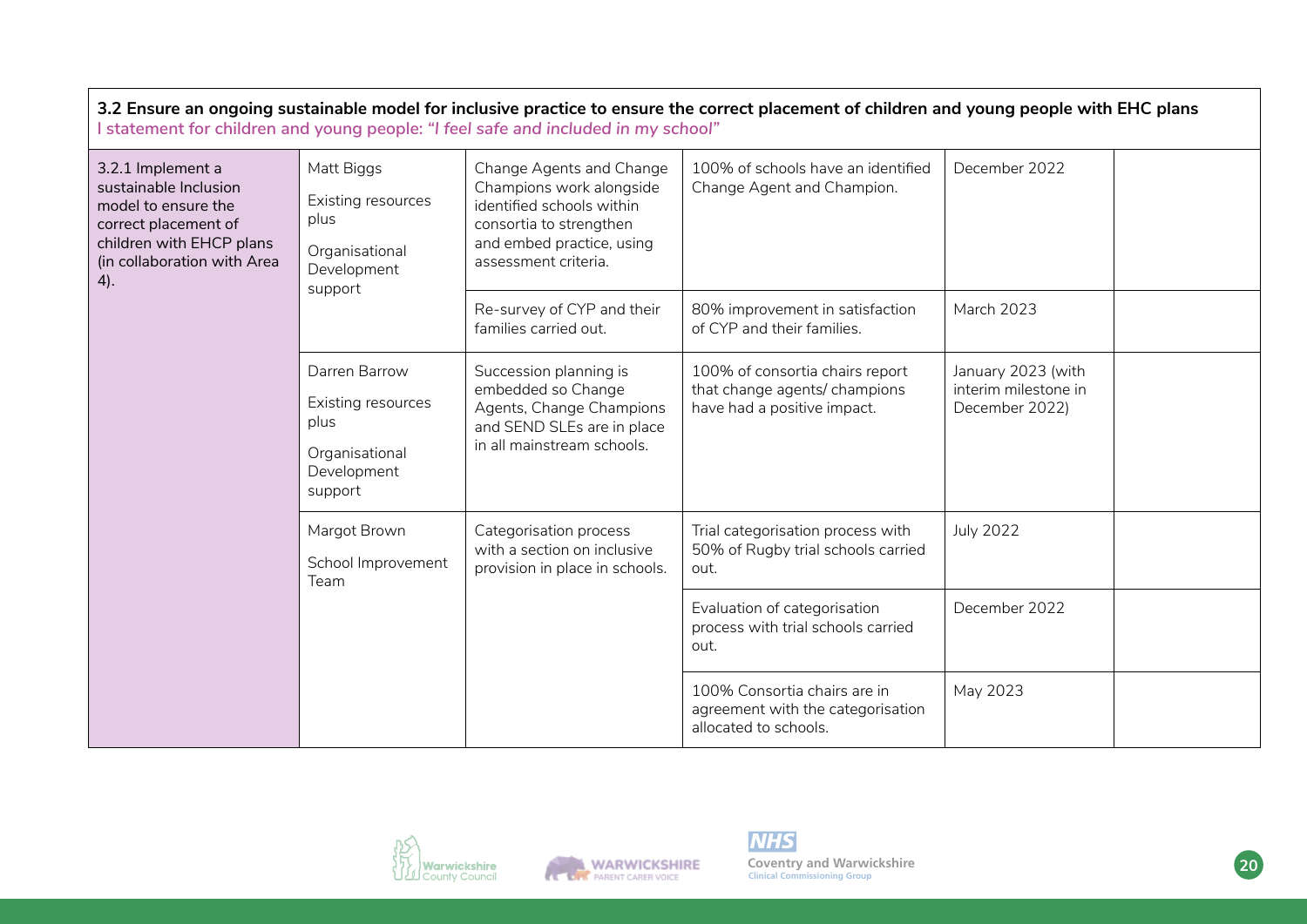### **Area 4: The lack of uptake staff training for mainstream primary and secondary school staff to help them understand and meet the needs of CYP with SEND**

**Senior Responsible Officer** – Marie Rooney, Head of SEND and Inclusion and Educational Entitlement, WCC **Outcomes we will strive for:**

School staff are knowledgeable about, and confident in, meeting the needs of CYP with SEND in primary schools.

School staff are knowledgeable about, and confident in, meeting the needs of CYP with SEND in secondary schools.

| <b>Actions we will take</b>                                                                                                                                                                      | Lead &<br><b>Resources</b>                                                                                                                                                                                                                    | <b>Evidence of success</b>                                                                                                                           | <b>Impact measures</b><br>(KPI's / Targets)                                                                                                                          | <b>Completion date</b>                                                            | <b>Progress</b><br>(BRAG) |
|--------------------------------------------------------------------------------------------------------------------------------------------------------------------------------------------------|-----------------------------------------------------------------------------------------------------------------------------------------------------------------------------------------------------------------------------------------------|------------------------------------------------------------------------------------------------------------------------------------------------------|----------------------------------------------------------------------------------------------------------------------------------------------------------------------|-----------------------------------------------------------------------------------|---------------------------|
|                                                                                                                                                                                                  | 4.1 Increase knowledge and confidence of primary and secondary school staff in meeting the needs of CYP with SEND<br>statement for children and young people: "I know that if I need support that the staff in my school know how to help me" |                                                                                                                                                      |                                                                                                                                                                      |                                                                                   |                           |
| 4.1.1 Set up a local<br>workforce development<br>task group to co-<br>produce the workforce<br>development action plan<br>in primary and secondary<br>schools (in collaboration<br>with Area 3). | Marie Rooney<br>SEND &<br>Inclusion Change<br>Programme                                                                                                                                                                                       | Terms of reference for group<br>and action plan with aligned<br>accountability framework<br>agreed and in place.                                     | 100% of consortia/network chairs<br>sign off terms of reference and<br>accountability framework.                                                                     | <b>March 2022</b>                                                                 |                           |
|                                                                                                                                                                                                  | Marie Rooney<br>SEND &<br>Inclusion Change<br>Programme                                                                                                                                                                                       | Surveys (including<br>baselining) of school staff to<br>measure uptake in training<br>and confidence levels in<br>meeting needs of CYP with<br>SEND. | 80% of staff surveyed report<br>they are more confident,<br>knowledgeable, and have<br>increased level of understanding<br>in meeting the needs of CYP with<br>SEND. | March 2022 (baseline)<br>and follow up surveys in<br>October 2022 & March<br>2023 |                           |
|                                                                                                                                                                                                  | Marie Rooney<br>SEND &<br>Inclusion Change<br>Programme                                                                                                                                                                                       | Engagement with CYP and<br>their families (including<br>baselining) to ascertain<br>their level of confidence in<br>mainstream schools.              | 80% parent carers/CYP engaged<br>report that school staff are more<br>confident and knowledgeable in<br>meeting the needs of CYP with<br>SEND.                       | March 2022 (baseline)<br>and follow up surveys in<br>October 2022 & March<br>2023 |                           |





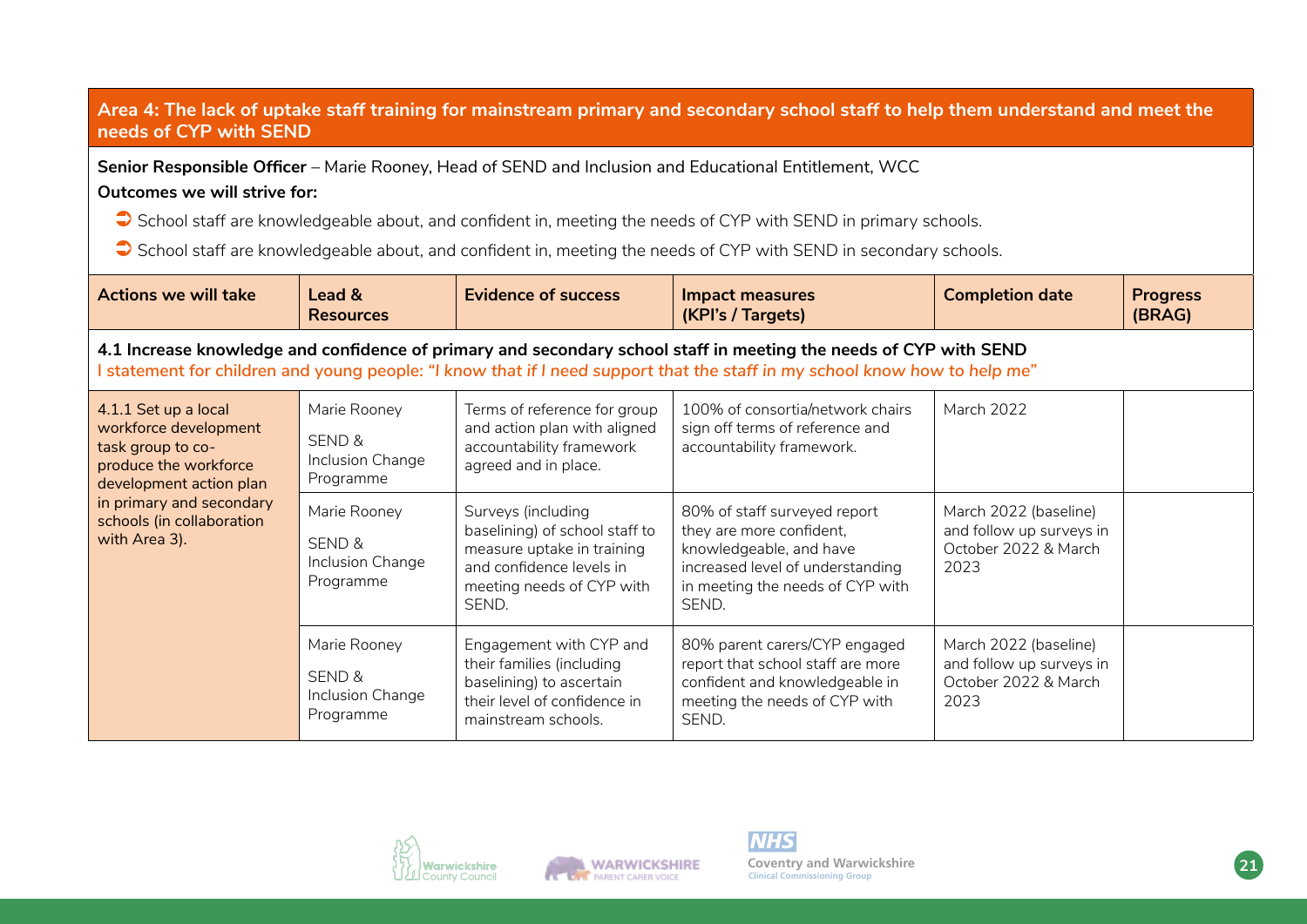|                                                                                                                                                                                                           | Marie Rooney<br>SEND &                                                                                                                                                                                                                                                                                                          | Programme of targeted<br>support delivered to<br>schools to improve their<br>understanding of how to<br>meet the needs of CYP with<br>SEND.       | 100% of identified schools within<br>the trial take up relevant training.                                                                                                    | From April 2022 (start<br>date)                                         |  |
|-----------------------------------------------------------------------------------------------------------------------------------------------------------------------------------------------------------|---------------------------------------------------------------------------------------------------------------------------------------------------------------------------------------------------------------------------------------------------------------------------------------------------------------------------------|---------------------------------------------------------------------------------------------------------------------------------------------------|------------------------------------------------------------------------------------------------------------------------------------------------------------------------------|-------------------------------------------------------------------------|--|
|                                                                                                                                                                                                           | Inclusion Change<br>Programme<br>Additional £15,000                                                                                                                                                                                                                                                                             |                                                                                                                                                   | 80% of delegates attending<br>training report that the programme<br>gave them a good or better<br>understanding of how to meet the<br>needs of CYP with SEND.                | April 2022 with<br>milestone in March<br>2023                           |  |
|                                                                                                                                                                                                           | Marie Rooney, Sue<br>Casey<br>SEND &<br>Inclusion Change<br>Programme                                                                                                                                                                                                                                                           | SEND training delivered to<br>WCC maintained school<br>Governors.                                                                                 | 100% of Governors at trial schools<br>attend training.<br>90% of attendees agree they are<br>more confident in their role around<br>improving outcomes for CYP with<br>SEND. | October 2022                                                            |  |
|                                                                                                                                                                                                           | 4.2 Utilise the role of the Area Analysis Group (AAG) and Education Challenge Board to enable a framework of ongoing challenge and support<br>across Warwickshire mainstream schools<br>I statement for Parent carers, children and young people: "I know that schools will try hard and will have to show what they are doing" |                                                                                                                                                   |                                                                                                                                                                              |                                                                         |  |
| 4.2.1 Develop the role<br>of the Area Analysis<br>Group (AAG) and<br><b>Education Challenge</b><br>Board, with an agenda<br>focus on improvements<br>for CYP with SEND (in<br>collaboration with Area 3). | Marie Rooney, Matt<br><b>Biggs</b>                                                                                                                                                                                                                                                                                              | Categorisation process in<br>place to detail the % CYP<br>with EHCP in schools/                                                                   | Trial categorisation process with<br>50% of Rugby trial schools.                                                                                                             | <b>July 2022</b>                                                        |  |
|                                                                                                                                                                                                           | Existing resources<br>academies.                                                                                                                                                                                                                                                                                                | Evaluation of categorisation<br>process with trial schools.                                                                                       | December 2022                                                                                                                                                                |                                                                         |  |
|                                                                                                                                                                                                           |                                                                                                                                                                                                                                                                                                                                 |                                                                                                                                                   | % increase in CYP with EHCP in<br>schools/academies to be in line or<br>above statistical neighbours.                                                                        | May 2023                                                                |  |
|                                                                                                                                                                                                           | Marie Rooney, Matt<br><b>Biggs</b><br>Existing resources                                                                                                                                                                                                                                                                        | Action plan agreed with<br>schools outlining how they<br>will continue to upskill their<br>workforce to respond to the<br>needs of CYP with SEND. | All schools have an action plan<br>outlining how they will continue to<br>upskill their workforce to meet the<br>needs of CYP with SEND.                                     | May 2023<br>(with interim milestones<br>in July 2022, December<br>2022) |  |



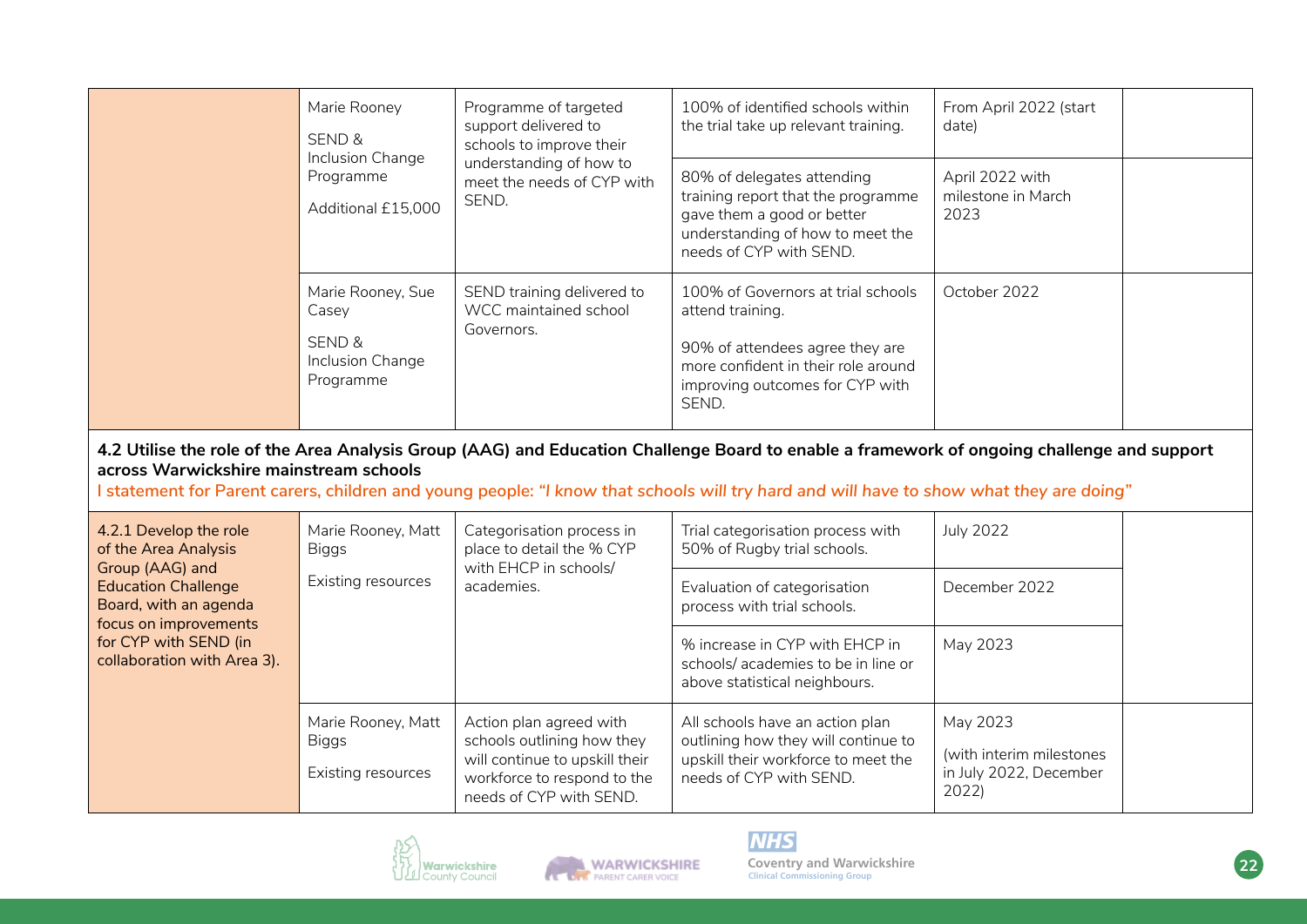### **Area 5: The quality of the online local offer**

**Senior Responsible Officer** – Duane Chappell, Strategy and Commissioning Manager, SEND and Inclusion, WCC

**Outcomes we will strive for:**

 $\Box$  The quality of the online local offer is fit for purpose.

| <b>Actions we will take</b>                                                                                                              | Lead &<br><b>Resources</b>                                                                                                                                                   | <b>Evidence of success</b>                                                                              | <b>Impact measures</b><br>(KPI's / Targets)                                                                            | <b>Completion date</b>                                          | <b>Progress</b><br>(BRAG) |
|------------------------------------------------------------------------------------------------------------------------------------------|------------------------------------------------------------------------------------------------------------------------------------------------------------------------------|---------------------------------------------------------------------------------------------------------|------------------------------------------------------------------------------------------------------------------------|-----------------------------------------------------------------|---------------------------|
|                                                                                                                                          | 5.1 Ensure the quality of the online local offer is fit for purpose<br>statement for Parent Carers: "I can find the information I need, and it is easy for me to understand" |                                                                                                         |                                                                                                                        |                                                                 |                           |
| 5.1.1 Re-design and<br>update the online local<br>offer working with children<br>and young people, parents,<br>carers and professionals. | Jo Rolls<br>SEND &<br>Inclusion Change                                                                                                                                       | New local offer pages are<br>developed with CYP, parent<br>carers and professionals.                    | October 2021 (launch)<br>50% increase in webpage hits to<br>show improved engagement with<br>the local offer webpages. |                                                                 |                           |
|                                                                                                                                          | Programme                                                                                                                                                                    |                                                                                                         | Decrease in % of visitors who<br>leave the landing page without<br>progressing further.                                | February 2022                                                   |                           |
| 5.1.2 Launch and promote<br>the new online local offer<br>so it is clear to everyone<br>what is available in the<br>local area.          | Jo Rolls & Linda<br>Saw<br>SEND &                                                                                                                                            | New online local offer is live.                                                                         | 50% increase in number of visits<br>to local offer webpages.                                                           | November 2021 (plus<br>milestones in July and<br>December 2022) |                           |
|                                                                                                                                          | Inclusion Change<br>Programme                                                                                                                                                | Landing page is improved<br>including an explanation of the<br>local offer and promotion of<br>SENDIAS. | 80% of the feedback on the<br>landing page is rated good or<br>better.                                                 | October 2021 (plus<br>milestones in July and<br>December 2022)  |                           |







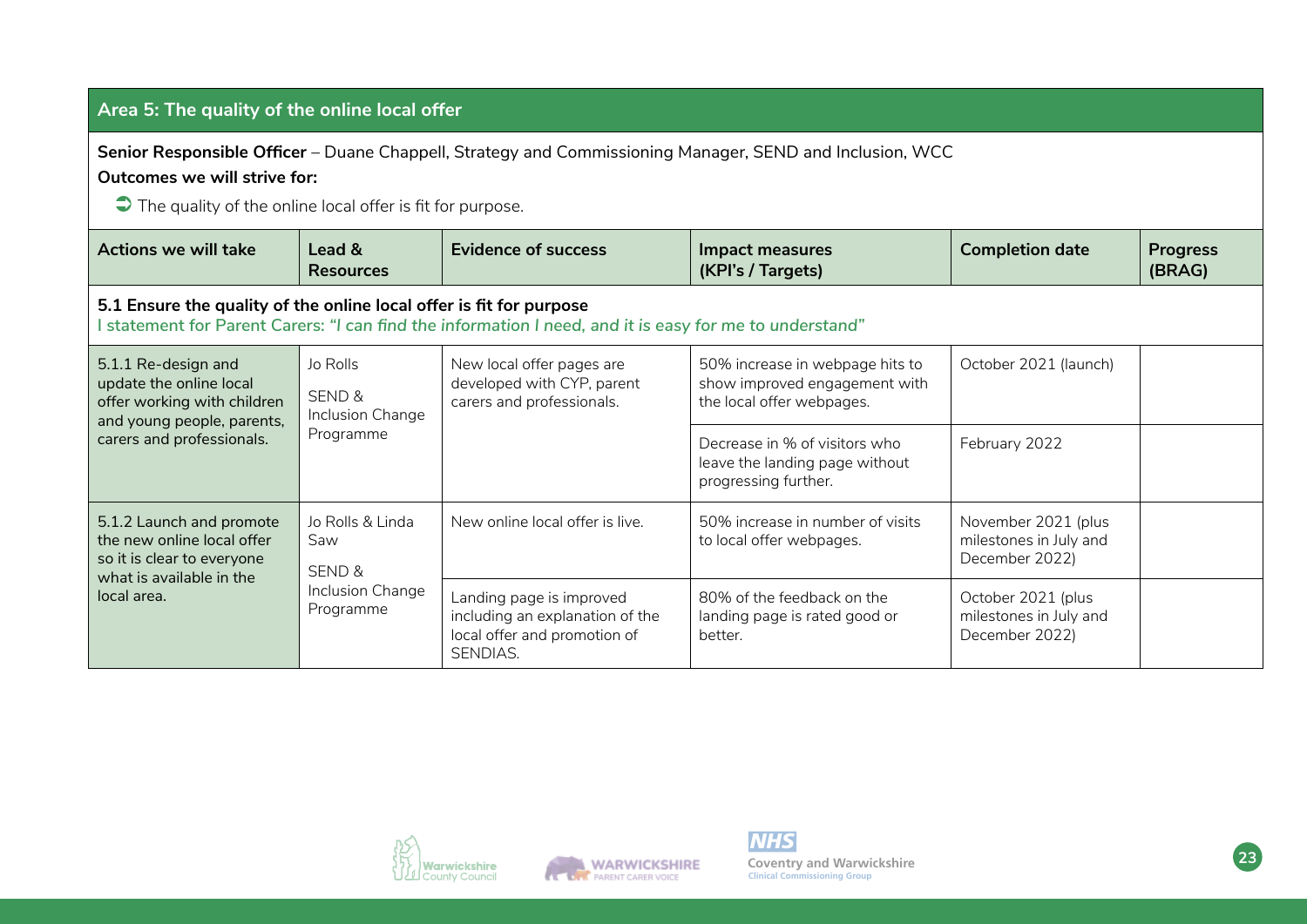|                                                                                                                               |                                                                 | Local offer is promoted via<br>a range of platforms e.g.,<br>social media, news releases,<br>newsletters, briefings with Head<br>Teachers, SENCOs, WPCV,<br>SENDIAS and professionals. | CYP, parent carers and<br>professionals use the local offer<br>regularly, with increased visits to<br>webpages and feedback captured. | December 2021 (plus<br>milestones in July and<br>December 2022) |
|-------------------------------------------------------------------------------------------------------------------------------|-----------------------------------------------------------------|----------------------------------------------------------------------------------------------------------------------------------------------------------------------------------------|---------------------------------------------------------------------------------------------------------------------------------------|-----------------------------------------------------------------|
|                                                                                                                               |                                                                 | Videos of 'What is the local<br>offer?' and 'How to use the local<br>offer' produced and uploaded to                                                                                   | 50% increase in number of visitors<br>to the webpages.                                                                                | April 2022                                                      |
|                                                                                                                               |                                                                 | webpages.                                                                                                                                                                              | Increased understanding of the<br>local offer by CYP, parent carers<br>and professionals (through focus<br>groups).                   | June 2022                                                       |
|                                                                                                                               |                                                                 | Posters and leaflets are<br>produced and distributed<br>throughout Warwickshire<br>with QR codes e.g., to schools,                                                                     | 95% of schools, Children & Family<br>Centres, GPs settings displaying<br>posters/QR codes.                                            | April 2022                                                      |
|                                                                                                                               |                                                                 | Children & Family Centres, GPs.                                                                                                                                                        | 50% of families and professionals<br>who contact the helpline report<br>that they accessed useful<br>information from the flyers.     |                                                                 |
| 5.1.3 Develop and maintain<br>the local offer webpages<br>to ensure information is fit<br>for purpose and kept up to<br>date. | Linda Saw<br><b>SEND &amp;</b><br>Inclusion Change<br>Programme | Feedback form included on the<br>local offer pages and service<br>users regularly provide feedback.                                                                                    | 70% of users can find what they<br>are looking for (shown by the<br>feedback form on the local offer<br>webpages).                    | December 2021 (plus<br>milestones in July and<br>December 2022) |
|                                                                                                                               |                                                                 | A contact point in each service is<br>in place to ensure the local offer<br>is kept up to date                                                                                         | Local offer is up to date and<br>marketed so that CYP, parent<br>carers and professionals continue<br>to use it and find it helpful.  | May 2022                                                        |
|                                                                                                                               |                                                                 | Ongoing co-production groups<br>for young people, parent carers<br>and professionals in place.                                                                                         | Young people, parent carers and<br>professionals felt listened to,<br>involved in decision making and<br>satisfied with the process.  | May 2022, December<br>2022                                      |



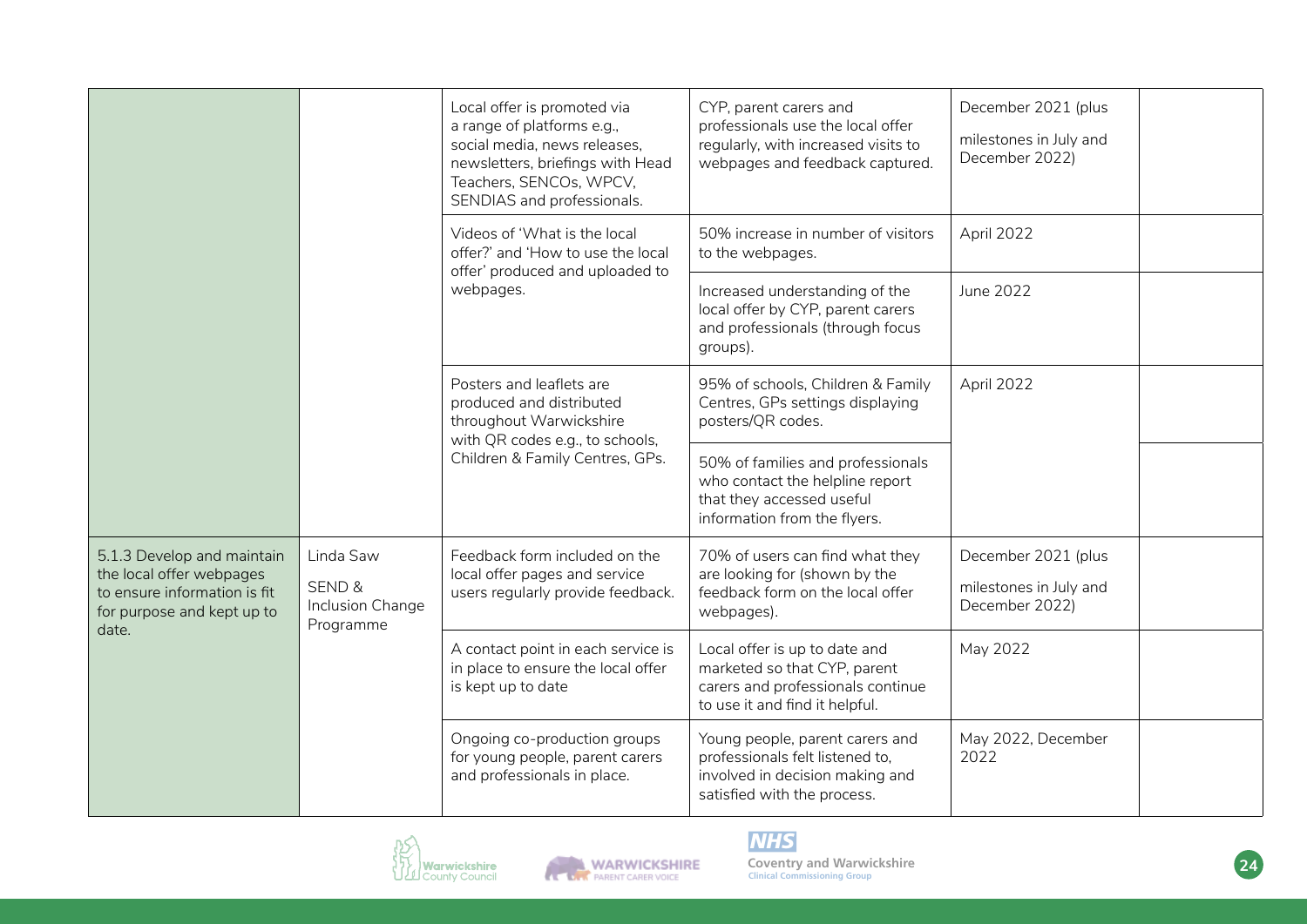# **Section 6 Local Area Monitoring Arrangements**

**with baselines established open implementation of WSoA and targets agreed by Action Leads as identified within the plan**

| <b>Monthly</b>                                                      |                                                                                                   |
|---------------------------------------------------------------------|---------------------------------------------------------------------------------------------------|
| <b>KPI's</b>                                                        | Discussions and challenge held at Education & SEND Senior<br>Management Team and CCG SMT meetings |
|                                                                     |                                                                                                   |
| <b>6-weekly</b>                                                     |                                                                                                   |
| WSoA interim reports on<br>Progress                                 | Targeted WSoA updates to SEND and Inclusion Steering Group<br>(exception reporting of issues)     |
|                                                                     |                                                                                                   |
| <b>Quarterly</b>                                                    |                                                                                                   |
| <b>WSoA formal reports on</b><br>progress of actions within<br>plan | Full WSoA update to SEND and Inclusion Board, SEND Member<br>Panel, NHSE and DfE                  |
|                                                                     |                                                                                                   |
| 6-monthly                                                           |                                                                                                   |
| WSoA formal reports on<br>progress of actions within<br>plan        | Full WSoA update to Children and Young People's Overview and<br><b>Scrutiny Committee</b>         |

Warwickshire Parent Carer Voice are strategic partners of the SEND and Inclusion Steering Group and Change Programme Board, bringing the voice of our children and young people and their families into our monitoring.

We will also, through workstreams and projects, engage our parents and carers in evaluating the progress that we are making on targeted areas, in line with our Written Statement of Action commitments.



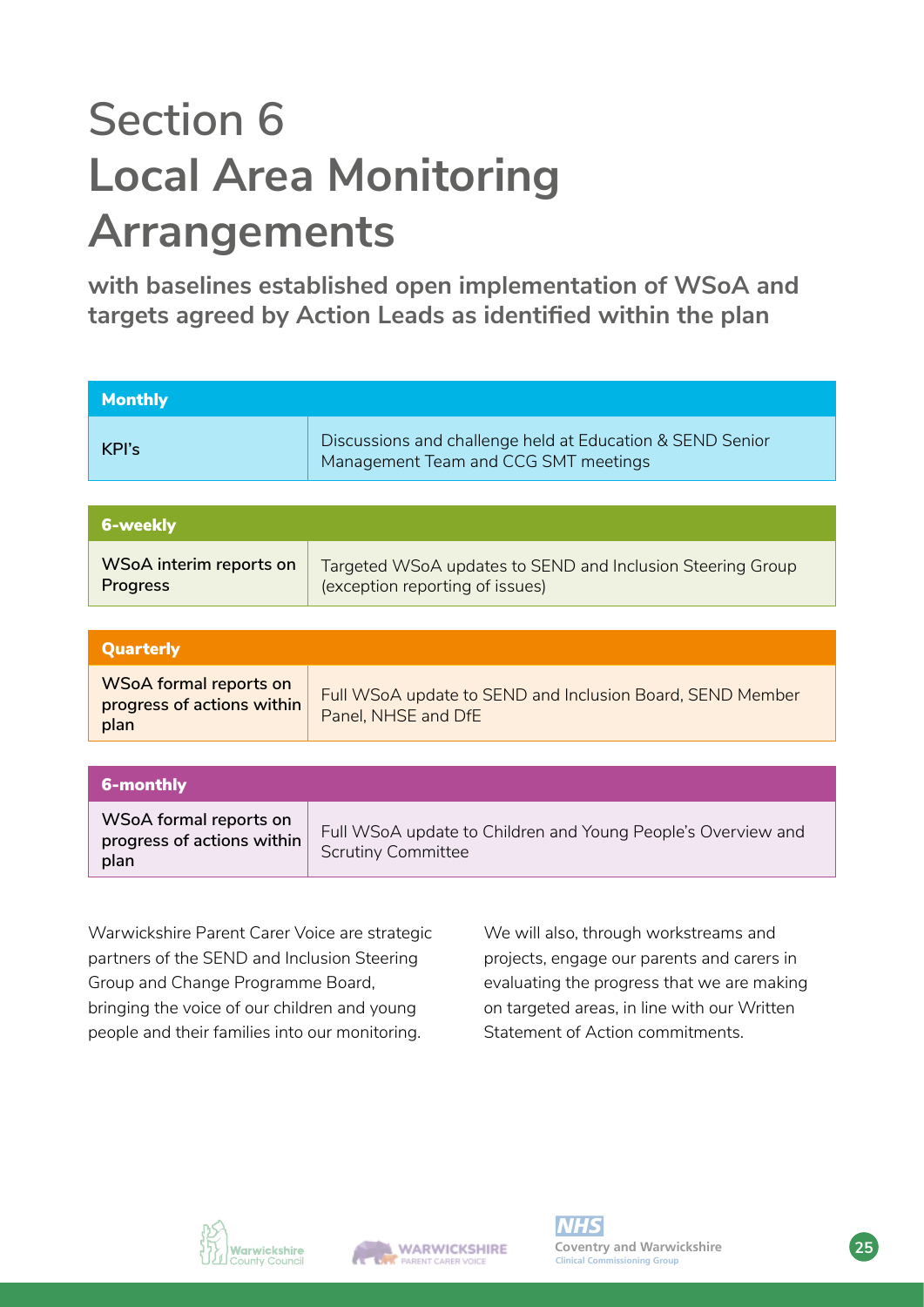### **Appendix 1 SEND and Inclusion Steering Group Members**

| <b>Role</b>                                             | <b>Name</b>          | <b>Agency</b> |
|---------------------------------------------------------|----------------------|---------------|
| <b>Strategic Director Communities</b>                   | Mark Ryder           | <b>WCC</b>    |
| <b>Strategic Director People</b>                        | Nigel Minns          | <b>WCC</b>    |
| Director of Joint Commissioning                         | Matt Gilks           | <b>CWCCG</b>  |
| <b>Senior Transformation Manager</b>                    | <b>Heather Kelly</b> | <b>CWCCG</b>  |
| Warwickshire Parent Carer Voice, Chair                  | Elaine Lambe         | <b>WPCV</b>   |
| Director of Nursing                                     | Fiona Burton         | <b>SWFT</b>   |
| <b>Assistant Director Education</b>                     | Ian Budd/Chris Baird | <b>WCC</b>    |
| Strategy and Commissioning Manager, SEND and Inclusion  | Duane Chappell       | <b>WCC</b>    |
| Assistant Director People, Strategy and Commissioning   | Becky Hale           | <b>WCC</b>    |
| Assistant Director Children & Families                  | John Coleman         | <b>WCC</b>    |
| Assistant Director People, Adult Social Care (Delivery) | Pete Sidgwick        | WCC.          |
| <b>Chief Operating Officer</b>                          | Sonya Gardiner       | <b>CWPT</b>   |
| Change Delivery Lead                                    | <b>Rachel Barnes</b> | <b>WCC</b>    |
| Programme Manager                                       | <b>Ruth Bell</b>     | <b>WCC</b>    |







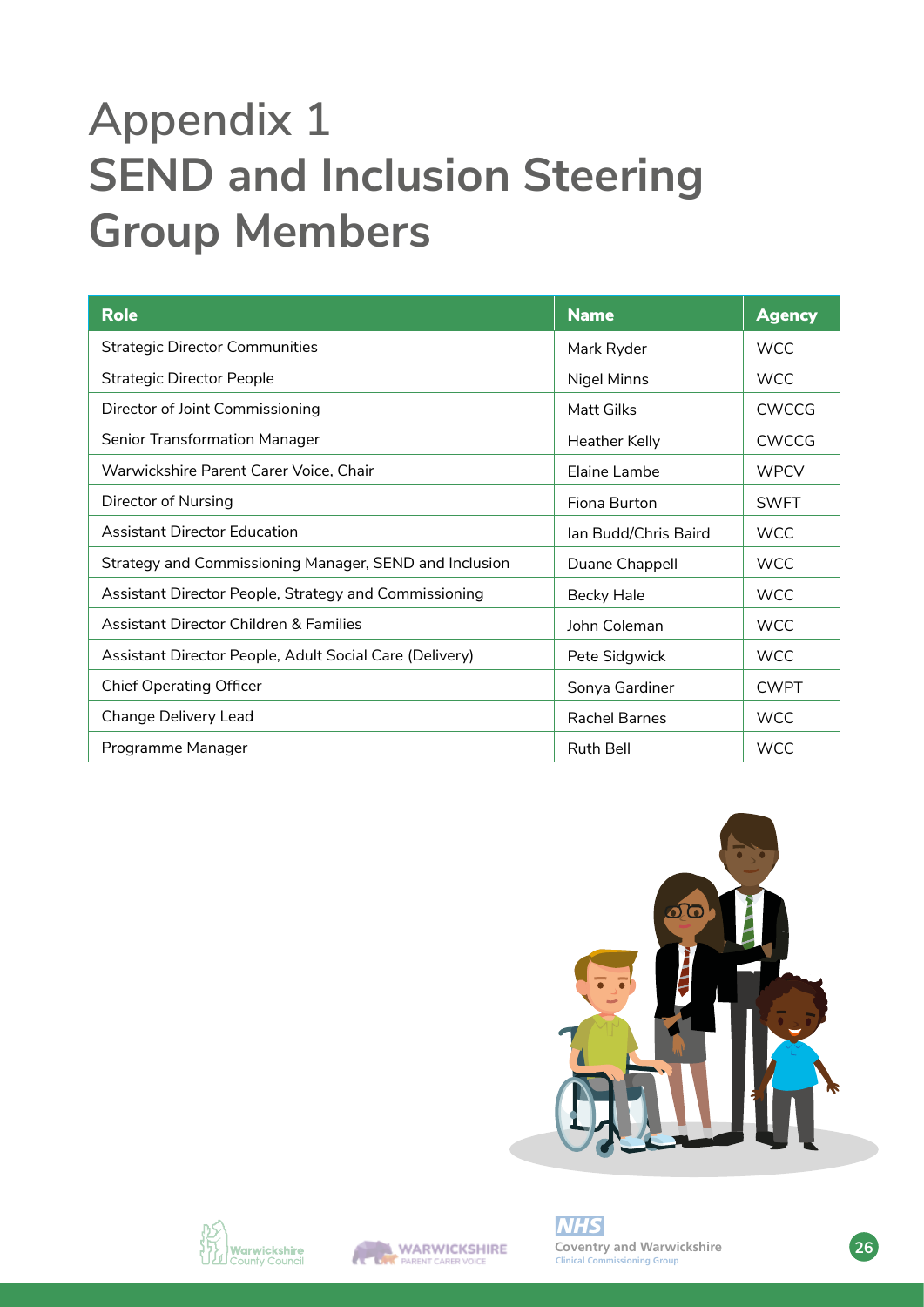## **Appendix 2 Area Working Group Members**

| <b>Role</b>                                                                                                                                                            | <b>Name</b>         | <b>Agency</b>  |  |  |  |
|------------------------------------------------------------------------------------------------------------------------------------------------------------------------|---------------------|----------------|--|--|--|
| Area 1: The waiting times for Autism assessments, and weaknesses in the support for children and<br>young people awaiting assessment and following diagnosis of Autism |                     |                |  |  |  |
| Director of Commissioning                                                                                                                                              | <b>Matt Gilks</b>   | <b>CWCCG</b>   |  |  |  |
| Associate Director for LD and Autism                                                                                                                                   | Helen Stephenson    | <b>CWPT</b>    |  |  |  |
| Warwickshire Parent Carer Voice                                                                                                                                        | Cathy Wassell       | <b>WPCV</b>    |  |  |  |
| Senior Joint Commissioner for Disabilities and Autism                                                                                                                  | Ali Cole            | <b>WCC</b>     |  |  |  |
| Head of SEND and Inclusion and Educational Entitlement                                                                                                                 | Marie Rooney        | <b>WCC</b>     |  |  |  |
| <b>Senior Transformation Manager</b>                                                                                                                                   | Natasha Lloyd-Lucas | <b>CWCCG</b>   |  |  |  |
| <b>Senior Transformation Manager</b>                                                                                                                                   | Heather Kelly       | <b>CWCCG</b>   |  |  |  |
| Designated Clinical Officer (DCO) and Consultant Paediatric<br><b>Community Nurse</b>                                                                                  | David Widdas        | <b>SWFT</b>    |  |  |  |
| Lead Commissioner (Family Wellbeing, Public Health)                                                                                                                    | Kate Sahota         | <b>WCC</b>     |  |  |  |
| <b>RISE Head of Service</b>                                                                                                                                            | Michelle Rudd       | <b>CWPT</b>    |  |  |  |
| Area 2: The fractured relationships with parents and carers and lack of clear communication and<br>co-production at a strategic level                                  |                     |                |  |  |  |
| Assistant Director, Children & Families                                                                                                                                | John Coleman        | <b>WCC</b>     |  |  |  |
| Development Team Manager, Children & Families                                                                                                                          | Jo Mann             | <b>WCC</b>     |  |  |  |
| Co-production & Research Officer                                                                                                                                       | Sam Craven          | <b>WCC</b>     |  |  |  |
| Head of SENDAR and Strategy Commissioning Lead                                                                                                                         | Ross Caws           | <b>WCC</b>     |  |  |  |
| Delivery Lead - Marketing and Communication                                                                                                                            | Lisa Mowe           | <b>WCC</b>     |  |  |  |
| Warwickshire Parent Carer Voice                                                                                                                                        | Elaine Lambe        | <b>WPCV</b>    |  |  |  |
| <b>Senior Transformation Manager</b>                                                                                                                                   | Heather Kelly       | <b>CWCCG</b>   |  |  |  |
| C&F Social Work Operational Team Leader                                                                                                                                | Shinderpaul Bhangal | <b>WCC</b>     |  |  |  |
| Warwickshire SENDIAS Coordinator                                                                                                                                       | Elaine Harvey       | <b>SENDIAS</b> |  |  |  |



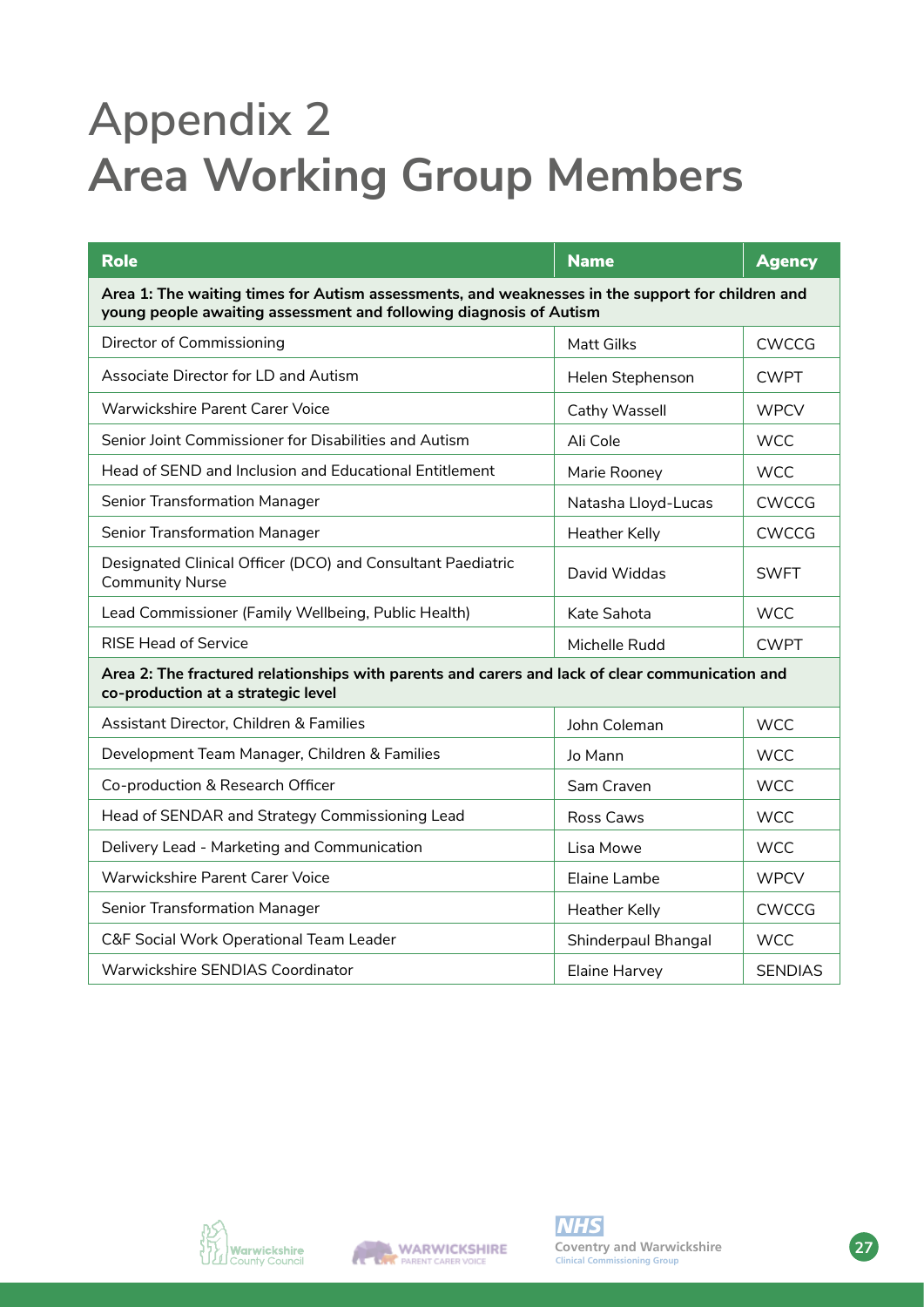| <b>Role</b>                                                                                                                                                      | <b>Name</b>                                       | <b>Agency</b>        |  |  |
|------------------------------------------------------------------------------------------------------------------------------------------------------------------|---------------------------------------------------|----------------------|--|--|
| Area 3: Incorrect placement of some CYP with EHC plans in specialist settings, and mainstream school<br>leaders' understanding of why this needs to be addressed |                                                   |                      |  |  |
| Strategy and Commissioning Manager (Education & Early Years)                                                                                                     | Matt Biggs                                        | <b>WCC</b>           |  |  |
| Schools Sustainability Lead Officer                                                                                                                              | Darren Barrow                                     | <b>WCC</b>           |  |  |
| Head of SEND and Inclusion and Educational Entitlement                                                                                                           | Marie Rooney                                      | <b>WCC</b>           |  |  |
| School Improvement Commissioning Lead                                                                                                                            | Margot Brown                                      | <b>WCC</b>           |  |  |
| Warwickshire Parent Carer Voice                                                                                                                                  | <b>Tricia Elliott</b>                             | <b>WPCV</b>          |  |  |
| <b>Principal Educational Psychologist</b>                                                                                                                        | <b>Tracey Underwood</b>                           | <b>WCC</b>           |  |  |
| Project Manager                                                                                                                                                  | <b>Rhiannon Davies /</b><br><b>Mohammed Abrar</b> | <b>WCC</b>           |  |  |
| Warwickshire SENDIAS Coordinator                                                                                                                                 | Elaine Harvey                                     | <b>SENDIAS</b>       |  |  |
| Area 4: The lack of uptake staff training for mainstream primary and secondary school staff to help<br>them understand and meet the needs of CYP with SEND       |                                                   |                      |  |  |
| Head of SEND and Inclusion and Educational Entitlement                                                                                                           | Marie Rooney                                      | <b>WCC</b>           |  |  |
| Strategy and Commissioning Manager (Education & Early Years)                                                                                                     | Matt Biggs                                        | <b>WCC</b>           |  |  |
| Service Manager for Early Help and Targeted Support Services                                                                                                     | Marina Kitchen                                    | <b>WCC</b>           |  |  |
| Senior Joint Commissioner for Disabilities and Autism                                                                                                            | Ali Cole                                          | WCC/<br><b>CWCCG</b> |  |  |
| Delivery Lead Governor Services                                                                                                                                  | Sue Casey                                         | <b>WCC</b>           |  |  |
| Project Manager                                                                                                                                                  | Toni Wynn                                         | <b>WCC</b>           |  |  |
| Warwickshire Parent Carer Voice                                                                                                                                  | <b>Tricia Elliott</b>                             | <b>WPCV</b>          |  |  |
| Area 5: The quality of the online local offer                                                                                                                    |                                                   |                      |  |  |
| Family Information Service (FIS) Operations Manager                                                                                                              | Jo Rolls                                          | <b>WCC</b>           |  |  |
| Family Information Service (FIS) Officer                                                                                                                         | Linda Saw                                         | <b>WCC</b>           |  |  |
| Project Manager                                                                                                                                                  | Max Beesley                                       | <b>WCC</b>           |  |  |
| Manager EMTAS and SEND & Inclusion Change Programme<br><b>Integrated Services Lead</b>                                                                           | Tammy Mason                                       | <b>WCC</b>           |  |  |
| Warwickshire Parent Carer Voice                                                                                                                                  | Melissa Odling                                    | <b>WPCV</b>          |  |  |





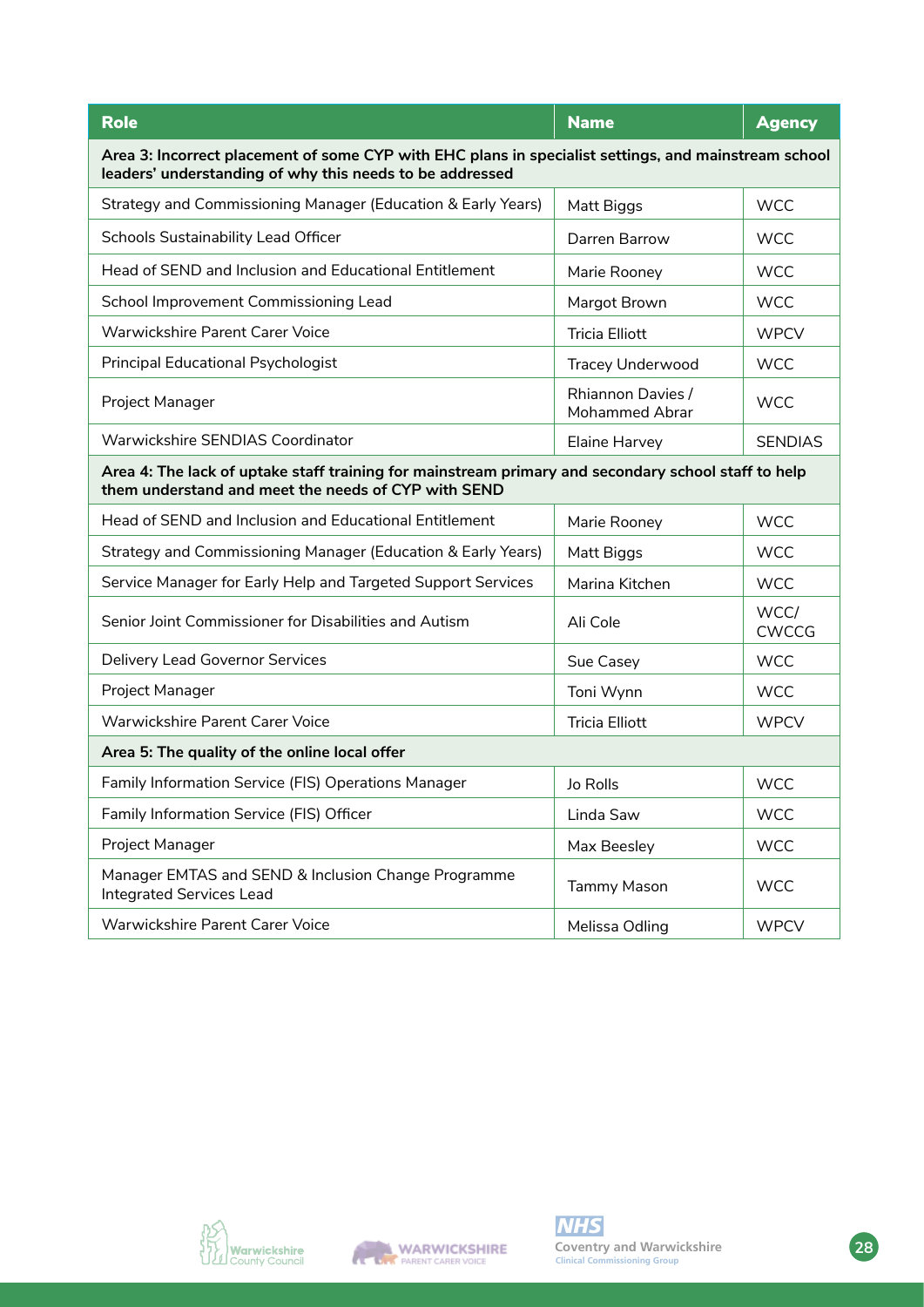## **Appendix 3 Groups Involved in the Production of WSoA**

| <b>Date</b> | <b>Meeting and attendees</b>                                                                                                  | <b>Description</b>                                                                                              |
|-------------|-------------------------------------------------------------------------------------------------------------------------------|-----------------------------------------------------------------------------------------------------------------|
| 07/09/21    | SEND & Inclusion Steering Group set up (senior<br>leads from across education, health and social<br>care and WPCV)            | Template and Terms of Reference<br>for Steering Group agreed.                                                   |
| 21/09/21    | SEND & Inclusion Steering Group, chaired by<br>Mark Ryder                                                                     | Area leads, Communications Plan<br>and governance agreed.                                                       |
| 23/09/21    | Briefings to stakeholders by Duane Chappell<br>and Mark Ryder (following publication of final<br>inspection report)           | Meetings with staff, head teachers,<br>parent carers, governors, and<br>members.                                |
| 24/09/21    | Update to Trade Unions by Duane Chappell                                                                                      | Update provided on the inspection<br>to Trade Unions.                                                           |
| 27/09/21    | Special School Heads meeting with Duane<br>Chappell and Marie Rooney                                                          | Meeting to discuss findings of the<br>inspection and next steps.                                                |
| 27/09/21    | Meeting with regional PCF lead, Zara Bowden                                                                                   | Meeting to share good practice<br>from other areas around<br>coproduction and engagement with<br>parent carers. |
| 28/09/21    | Head Teachers briefing by Duane Chappell                                                                                      | Briefing for Head Teachers on the<br>inspection findings.                                                       |
| 30/09/21    | Schools Forum briefing by Duane Chappell and<br>Ross Caws                                                                     | Update to Schools Forum on<br>outcome of inspection.                                                            |
| 30/09/21    | Early Years managers meeting with Duane<br><b>Chappell and Rachel Barnes</b>                                                  | Presentation and discussion about<br>inspection findings and change<br>programme.                               |
| 01/10/21    | Initial Senior Officers Meeting with DfE and<br>NHSE, senior leads from education, health and<br>social care and WPCV         | Initial feedback on draft WSoA and<br>approach.                                                                 |
| 01/10/21    | Leader and Portfolio Holder briefing with Duane<br><b>Chappell and Rachel Barnes</b>                                          | Meeting to discuss inspection<br>outcomes and next steps.                                                       |
| 05/10/21    | Template shared with Area leads and working<br>groups set up                                                                  | Working groups mobilised to<br>develop the WSoA.                                                                |
| 18/10/21    | Briefing Notes to Children and Young People<br>Overview and Scrutiny on the inspection by<br>Duane Chappell and Rachel Barnes | Briefing shared with Overview<br>and Scrutiny Committee via the<br>portfolio holder, Councillor Jeff<br>Morgan. |
| 21/10/21    | SEND Partnership Meeting with Duane Chappell<br>and Ross Caws                                                                 | Update on the inspection outcomes<br>and WSoA.                                                                  |





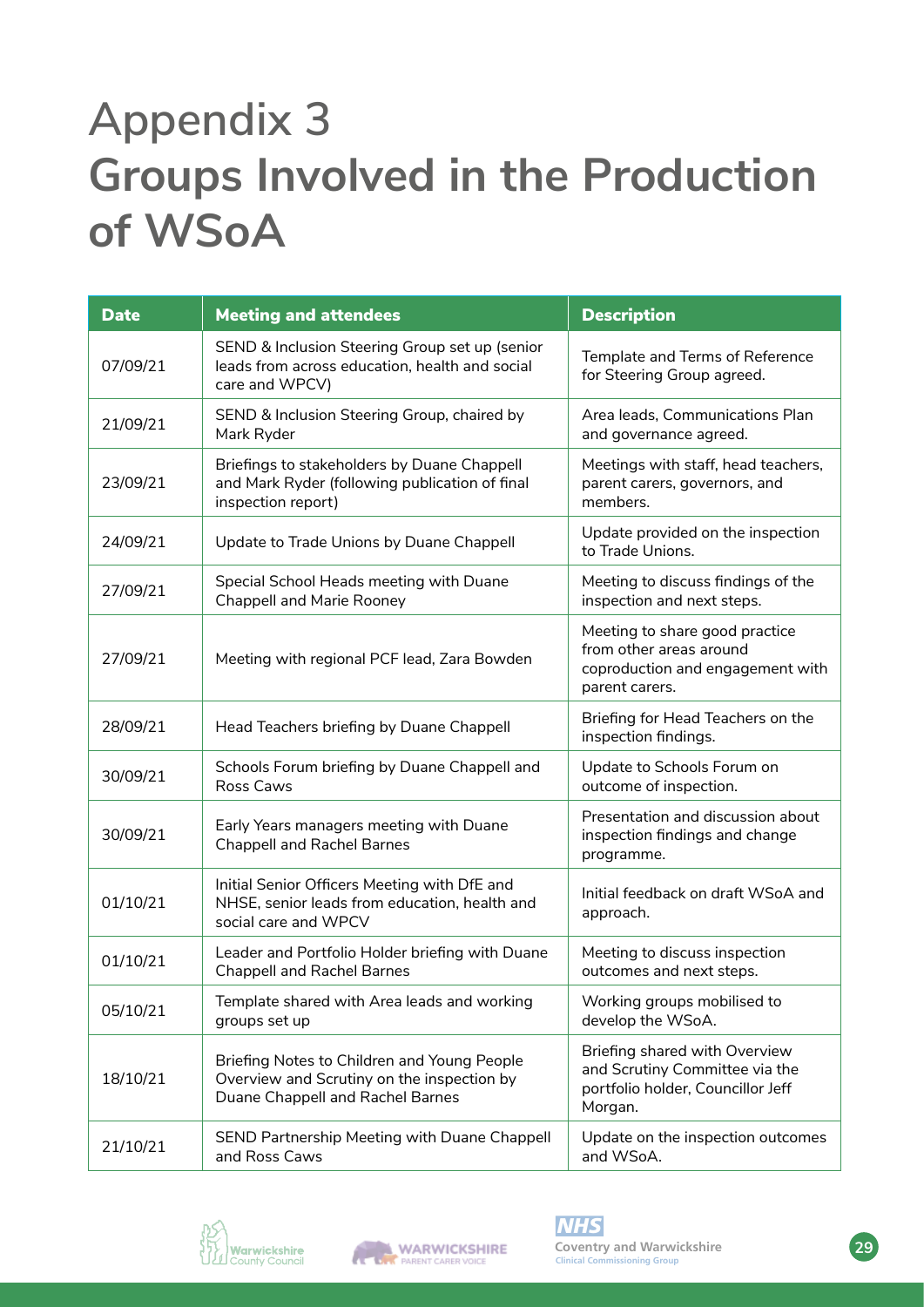| <b>Date</b>  | <b>Meeting and attendees</b>                                                                                                                                                                               | <b>Description</b>                                                                                                                                                                                         |
|--------------|------------------------------------------------------------------------------------------------------------------------------------------------------------------------------------------------------------|------------------------------------------------------------------------------------------------------------------------------------------------------------------------------------------------------------|
| 01/11/21     | SEND and Inclusion Steering Group                                                                                                                                                                          | Feedback on first draft of WSoA.                                                                                                                                                                           |
| 03/11/21     | Head Teachers Conference - update by Duane<br>Chappell and WSoA area leads with guest<br>speaker Kim Garland, Head Teacher of Brimsham<br>Green School in South Gloucestershire (inclusion<br>focus)       | Update and discussion on<br>inspection outcomes, WSoA and<br>change programme.                                                                                                                             |
| 04/11/21     | Parent Carer webinar with Elaine Lambe and<br>Sam Craven                                                                                                                                                   | Webinar by WPCV and WCC<br>to strengthen relationships with<br>parents and carers and work<br>together to improve SEND services.                                                                           |
| 05/11/21     | Neurodevelopmental Transformation Steering<br>Group                                                                                                                                                        | One of regular meetings<br>aimed at discussing progress<br>on Neurodevelopmental<br>Transformation programme incl<br>addressing current backlog of<br>referrals and redesign of the<br>diagnostic pathway. |
| 16/11/21     | Corporate Board, WCC with Duane Chappell and<br><b>Rachel Barnes</b>                                                                                                                                       | Feedback on draft WSoA.                                                                                                                                                                                    |
| 16/11/21     | Children and Young People Overview and<br>Scrutiny Committee presentation by Duane<br>Chappell, Rachel Barnes, Mark Ryder and Nigel<br>Minns                                                               | Feedback on draft WSoA.                                                                                                                                                                                    |
| 24/11/21     | Chair of Governors Meeting update by Duane<br><b>Chappell and Rachel Barnes</b>                                                                                                                            | Update and discussion on Written<br>Statement of Action.                                                                                                                                                   |
| 25/11/21     | Head Teachers meeting with Marie Rooney, Matt<br>Biggs, Tracey Underwood and Rachel Barnes                                                                                                                 | Further discussion on the Written<br><b>Statement of Action.</b>                                                                                                                                           |
| 25/11/21     | Clinical Quality and Governance Committee,<br><b>CWCCG</b>                                                                                                                                                 | Consideration and recommendation<br>to Governing Body on WSoA.                                                                                                                                             |
| 03/12/21     | Meeting with Warwickshire MPs by Duane<br><b>Chappell and Rachel Barnes</b>                                                                                                                                | Briefing and discussion on the<br>inspection and WSoA.                                                                                                                                                     |
| 07/12/21     | Cabinet, WCC                                                                                                                                                                                               | Approval of draft WSoA.                                                                                                                                                                                    |
| 08/12/21     | Joint Children and Young People and Adult Social<br>Care & Health Overview and Scrutiny Committee<br>update on Autism by the CCG and CWPT and<br>on the WSoA by Duane Chappell and Rachel<br><b>Barnes</b> | Oversight and feedback on the<br>draft WSoA.                                                                                                                                                               |
| 15/12/21     | Governing Body, CWCCG                                                                                                                                                                                      | Approval of draft WSoA.                                                                                                                                                                                    |
| w/c 20/12/21 | WCC and CWCCG senior officers and Portfolio<br>Holder                                                                                                                                                      | Final approval of WSoA.                                                                                                                                                                                    |



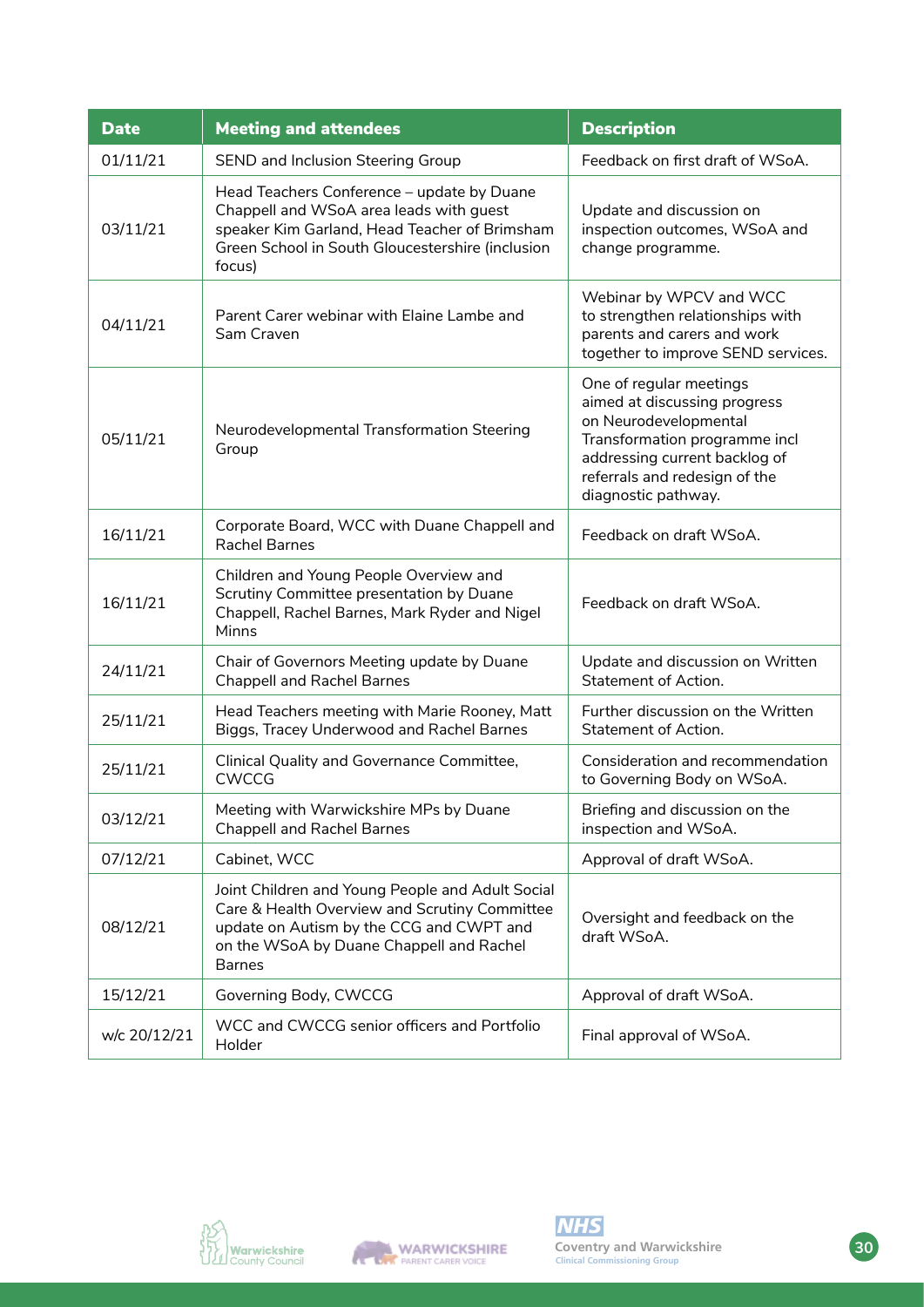# **Appendix 4 Glossary**

**AAG:** Area Analysis Group (schools) **AATI:** Attachment and Trauma Informed **ABP:** Area Behaviour Partnership **ACEs:** Adverse Childhood Experiences **ADHD:** Attention Deficit and Hyperactivity Disorder **AEP:** Alternative Education Provision **ALDAAR:** Autism & Learning Disability Admission Avoidance Register **ALT:** Acute Liaison Team **AP:** Alternative Provision **ASC:** Autistic Spectrum Condition **ASD:** Autistic Spectrum Disorder **AQA:** Assessment and Qualification Alliance **BSL:** British Sign Language **CAMHS:** Child and Adolescent Mental Health Service **CCG:** Clinical Commissioning Group **CCN:** Community Children's Nursing **CETRs:** Care Education Treatment Reviews **CHC:** Continuing Health Care **CHSWG:** Children's Hearing Service Working Group **CIN:** Child in Need **CiN:** Communication and Interaction Needs **CLA:** Child(ren) Looked After **CLDT:** Community Learning Disability Team **CORC:** Child Outcomes Research Consortium **COVID:** Corona Virus Disease **CQC:** Care Quality Commission

**CVS:** Community Voluntary Sector **CWCCG:** Coventry and Warwickshire Clinical Commissioning Group **CWD:** Children with Disabilities **CWDT:** Children with Disabilities Team **CWPT:** Coventry and Warwickshire Partnership Trust **CYP:** Children and Young People **DCO: Designated Clinical Officer DfE:** Department for Education **DMO:** Designated Medical Officer **DSG:** Dedicated Schools Grant **DSL:** Designated Safeguarding Lead **DSW: Designated Social Worker EDT:** Emergency Duty Team **EET:** Education Entitlement Team **EET:** Education Employment Team **EHCP:** Education, Health and Care Plan **EHCna:** Education Health and Care needs assessment **EHE:** Elective Home Education **EMTAS:** Ethnic Minorities and Traveller Achievement Service **ENAS:** Extended Non-Attendance at School **EP:** Educational Psychologist **EPS:** Educational Psychology Service **EY:** Early Years **EYFS:** Early Years Foundation Stage **FAP:** Fair Access Protocol **FE:** Further Education